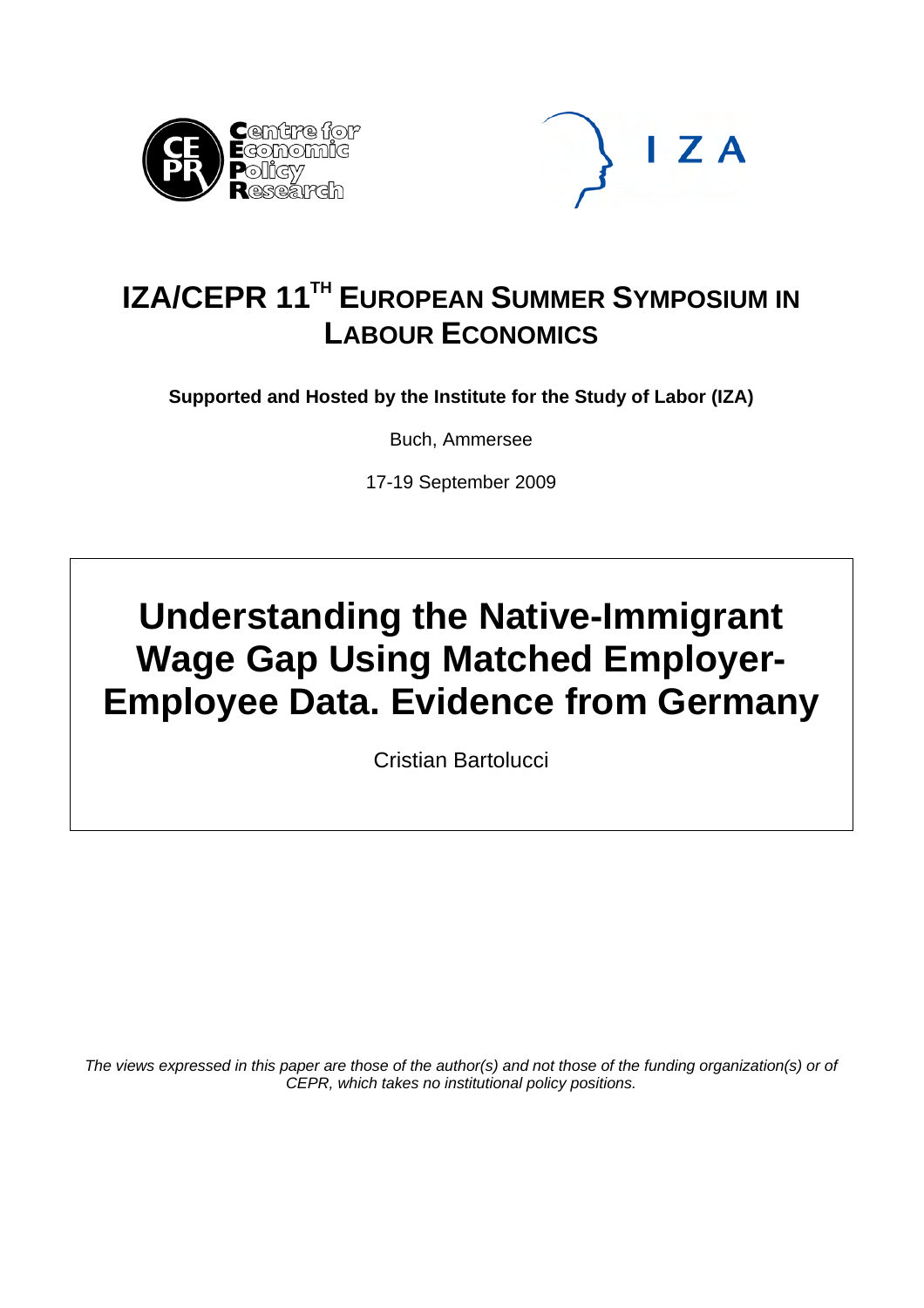## Understanding the Native-Immigrant WAGE GAP USING MATCHED Employer-Employee data. Evidence from Germany<sup>∗</sup>

Cristian Bartolucci

Collegio Carlo Alberto†

September 2009

#### Abstract

Hellerstein and Neumark (1999) developed a very straightforward method to detect wage discrimination using matched employer-employee data. However it may produce biased estimates whenever there is not perfect competition in the labor market or when the discriminated group is segregated into good or bad firms. The purpose of this paper is to develop a test for wage discrimination that completes the Hellerstein and Neumark (1999) approach. To do this I propose to estimate a wage setting equation at the firm level that exploits changes in the native-immigrant composition within firms across time in order to have identification of different wage policies toward those groups. Using matched employer-employee data from Germany. I show that both bias-sources are empirically significant when analysing discrimination against immigrants. I find that immigrants are being discriminated. They receive wages which are 16 percent lower than native workers in the same firm. I also find that immigrants are positively segregated into good firms. I do not find significant evidence in favour of a taste-based discrimination model but I do find evidence against a statistical discrimination model.

JEL Code: J71, J64

KEYWORDS: Labor market discrimination, immigration, matched employer-

employee data.

<sup>∗</sup>This article is a revised version of a chapter from my PhD dissertation at CEMFI. I would like to thank Manuel Arellano, Stéphane Bonhomme, Raquel Carrasco, Jose María Labeaga, Pedro Mira, Enrique Moral-Benito, Diego Puga, Jean-Marc Robin, and members of the audiences in the EEA-Mettings (2009), Workshop on Wages and Firms: New Research Using Linked Employer-Employee Datasets (2009) and CEMFI for very helpfull comments and suggestions. I am also indebted with Dana Muller and Daniela Hochfellner from the Institute for Employment Research for invaluable support with the data.

<sup>†</sup>Via Real Collegio, 30 - 10024 - Moncalieri (Torino), Italy. Email: cristian.bartolucci@carloalberto.org.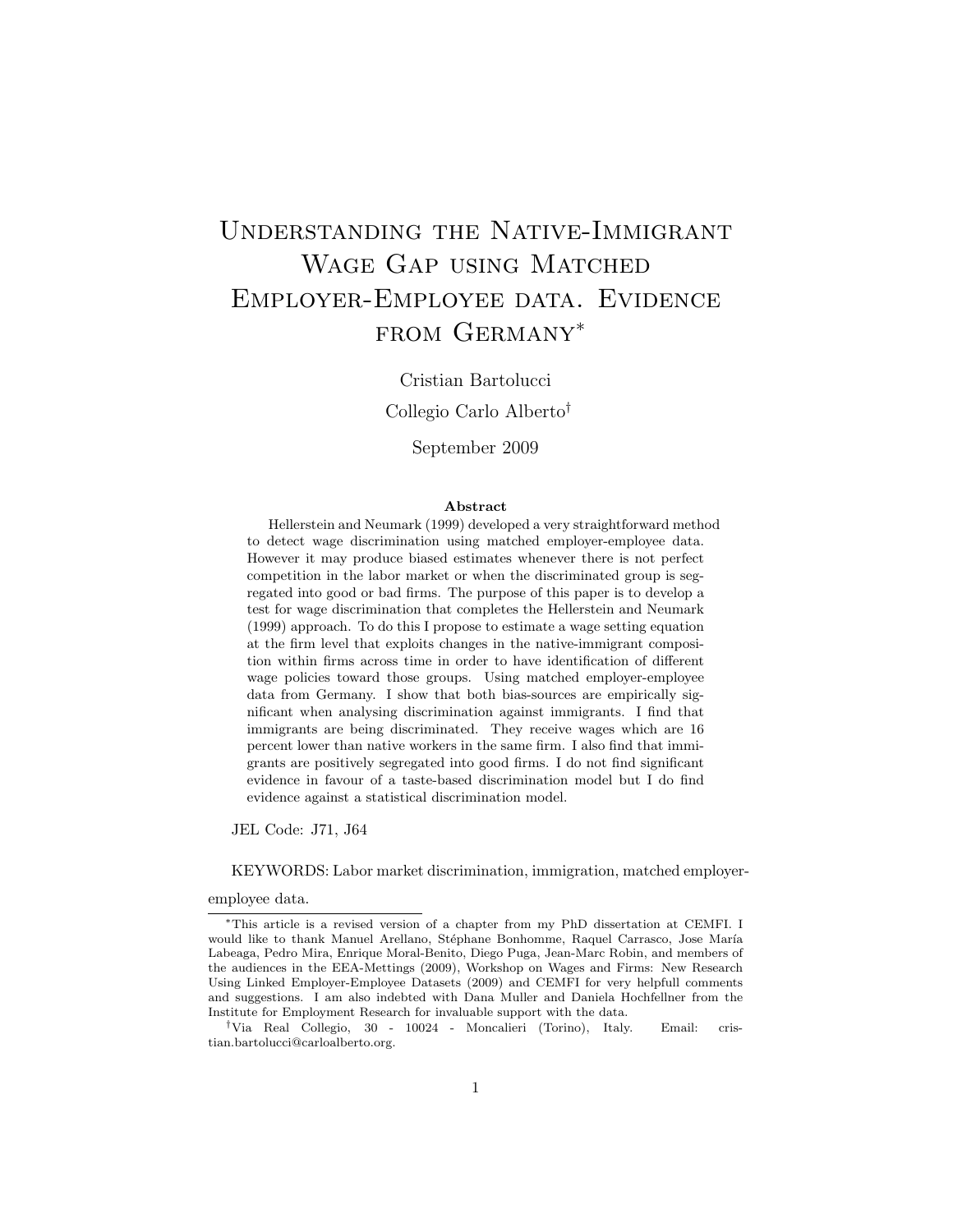## 1 Introduction

The Hellerstein and Neumark strategy has been found to be a very direct and popular method to detect wage discrimination using matched employeremployee data. However it may produce biased estimates whenever there is not perfect competition in the labor market or when the discriminated group is segregated into good or bad firms. The purpose of this paper is to develop a test for wage discrimination that completes the Hellerstein and Neumark (1999) approach. To do this I propose to estimate a wage setting equation at the firm level that exploits changes in productivity and changes in the native-immigrant composition within firms across time to have identification of different wage policies toward those groups. Using Matching employer-employee data form Germany I show that this bias is empirically significant when analyzing discrimination against immigrants.

In the Altonji and Blank's handbook chapter (1999), labor market discrimination is defined as a situation in which persons who provide labor market services and who are equally productive in a physical or material sense are treated unequally in a way that is related to an observable characteristic such as race, ethnicity or gender.

The most widely-used approach to test for labor market discrimination takes the unexplained gap in wage regressions as evidence of discrimination. This method, also known as the residual method, estimates Mincer-equations for both groups and then it decomposes the difference of mean wages into "explained" and "unexplained" components. The fraction of the gap that cannot be explained by differences in observable characteristics is considered as discrimination. In the Altonji and Blank's definition spirit, the residual approach may be understood as a comparison of wages and productivity where the last one is approximated by a function of observable characteristics. However, if there are unobservable characteristics that correlate with migration status and that are also correlated with productivity<sup>1</sup>, the discrimination measure may be biased.

<sup>&</sup>lt;sup>1</sup>We typically think on environmental variables, tastes, education quality and language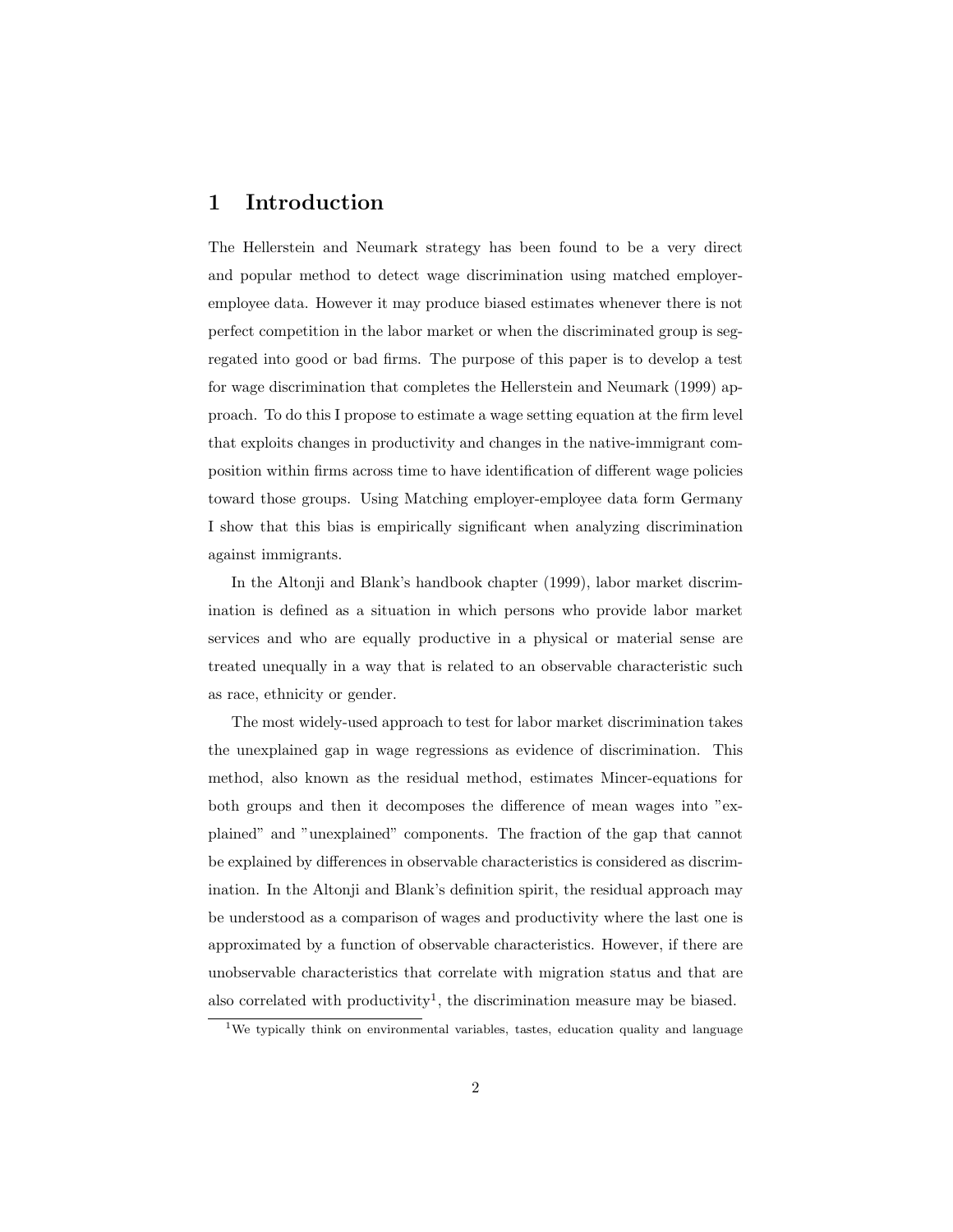The availability of matched employer-employee data allowed a response to this potential weakness of the residual approach. Hellerstein and Neumark (1999), and Hellerstein, Neumark and Troske (1999), proposed a method that uses firm-level data to estimate relative marginal products of various workers types to be then compared with their relative wages. Productivity of each worker type is estimated in terms of the proportion of workers of each type in the firm. Whenever perfect competition holds in the labor market any difference in wages that is not driven by a difference in productivity may be considered as discrimination. There have been a number of papers applying this approach for different countries as the already mentioned Hellerstein and Neumark, (1999) with Israeli data, and Hellerstein, Neumark and Troske, (1999) with U.S. data but also Verner (1999) with data from Ghana, Crepon, Deniau and Pérez-Duarte (2003) with French data, Zhang & Dong (2006) with Chinese data, Kawaguchi (2007) with Japanese data, Van Biesebroeck, (2007) with data from three Subsaharian countries and Campos-Vazquez (2008) with German data.

Although this approach has been found to be a more direct way to test for discrimination it may be criticized in two dimensions: The first one addresses that variation in worker composition is likely to be correlated with heterogeneity in the firm's technology and may be, therefore, endogenous to the model. The second criticism deals with their assumption of perfect competition. If this condition does not hold it is not clear how meaningful is the estimated difference between relative-wages and relative-productivity.

In this paper I propose a method to test for labor market discrimination that completes the Hellerstein and Neumark (1999) approach. I take advantage of a matched employer-employee panel data set to estimate a reduced form wage setting equation at the firm level and to test, controlling for productivity and firm's fixed characteristics, whether the proportion of immigrants is significant. This approach exploits changes in the native-immigrant composition within the firm across time to have identification of different wage policies toward those groups. The longitudinal dimension of the data allows me to have estimates skills.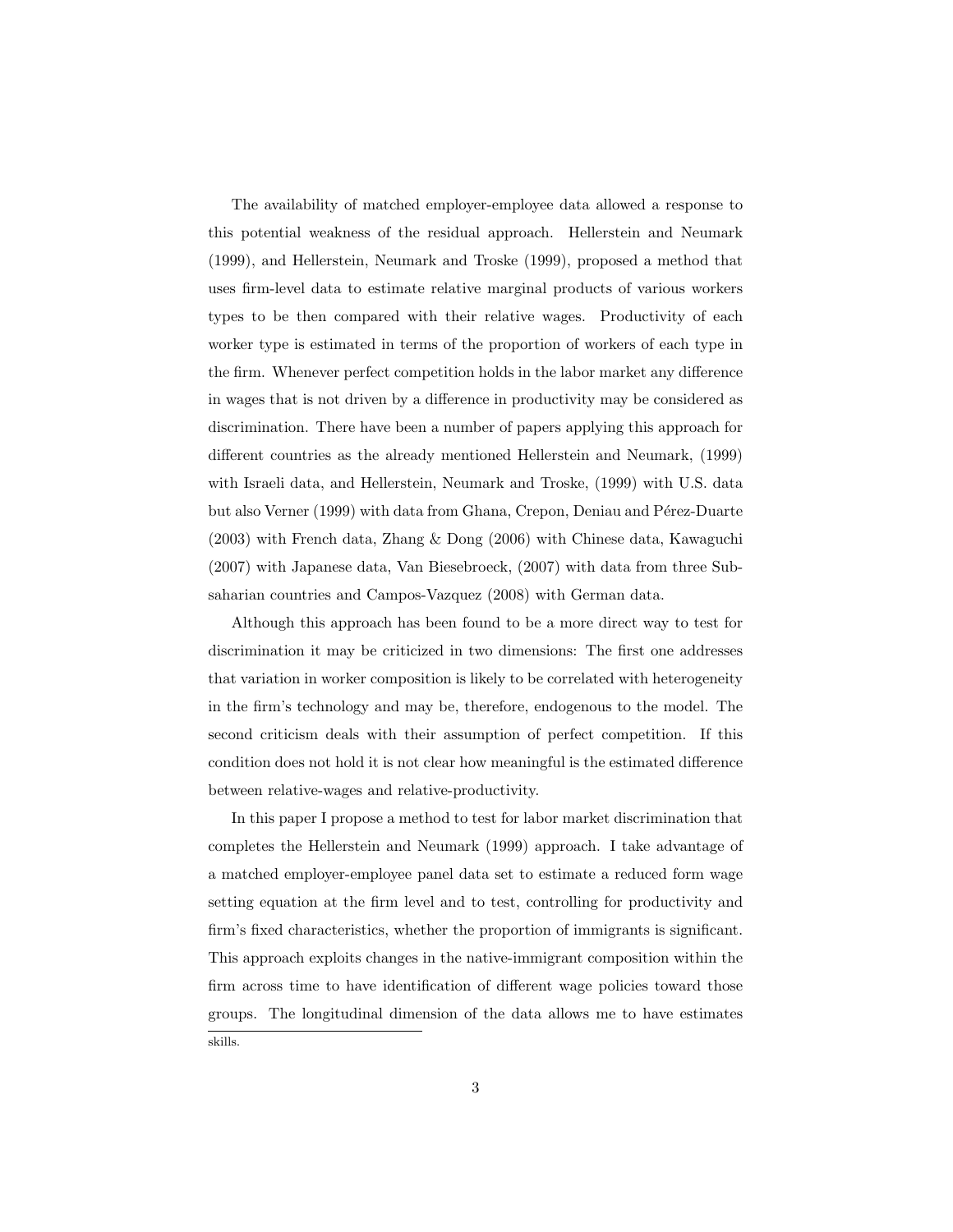that are robust to any correlation of the worker composition with the firm fixed effect. This reduced form permits me to remain agnostic about the true labor market model. It could fit the data in a perfect competition scenario, but also in a labor market with frictions scenario.

The panel data also allows me to estimate firm specific discrimination parameters following the strategy presented in Arellano and Bonhomme (2008). Although these estimates are very noisy - I have a small-T panel -, I can estimate the unbiased correlation with some other firm variables, such as profit or tenure of immigrants, in order to have indirect evidence of different discrimination theories, testing some of their implications.

I use a 1996-2005 panel of matched employer-employee data provided by the German Labor Agency, called LIAB.<sup>2</sup> This dataset is especially useful for this study for two reasons. Firstly, it contains essential data about workers' nationality. Secondly, it is a panel that tracks firms as opposed to individuals, which is necessary to have estimates in the wage setting equation that are robust to a correlated fixed effect.

I find that both sources of bias are important when analyzing discrimination against immigrants in Germany. Immigrants are suffering wage discrimination, and depending on the measure of productivity used, discrimination ranges between 12.8 percent and 16.8 percent. This finding is surprising if we take into account that both the traditional approach and the Hellerstein and Neumark (1999) approach conclude that immigrants are not receiving significantly lower wages. The elasticity of wages to productivity is significantly different from one and hence assuming wages equal to productivity may be dangerous. When estimating by OLS, discrimination was found to be significantly lower which gives evidence of positive segregation of immigrants into good firms. Positive segregation would imply an underestimation of discrimination. Although the reduced-form wage setting equation is very simple, it has an acceptable fit of the wage-bill data. I do not find neither significant evidence of immigrants

<sup>&</sup>lt;sup>2</sup>This dataset is subject to strict confidentiality restrictions. It is not directly available but only after the IAB has approved the research project, The Research Data Center (FDZ) provides on site use or remote access to external researchers.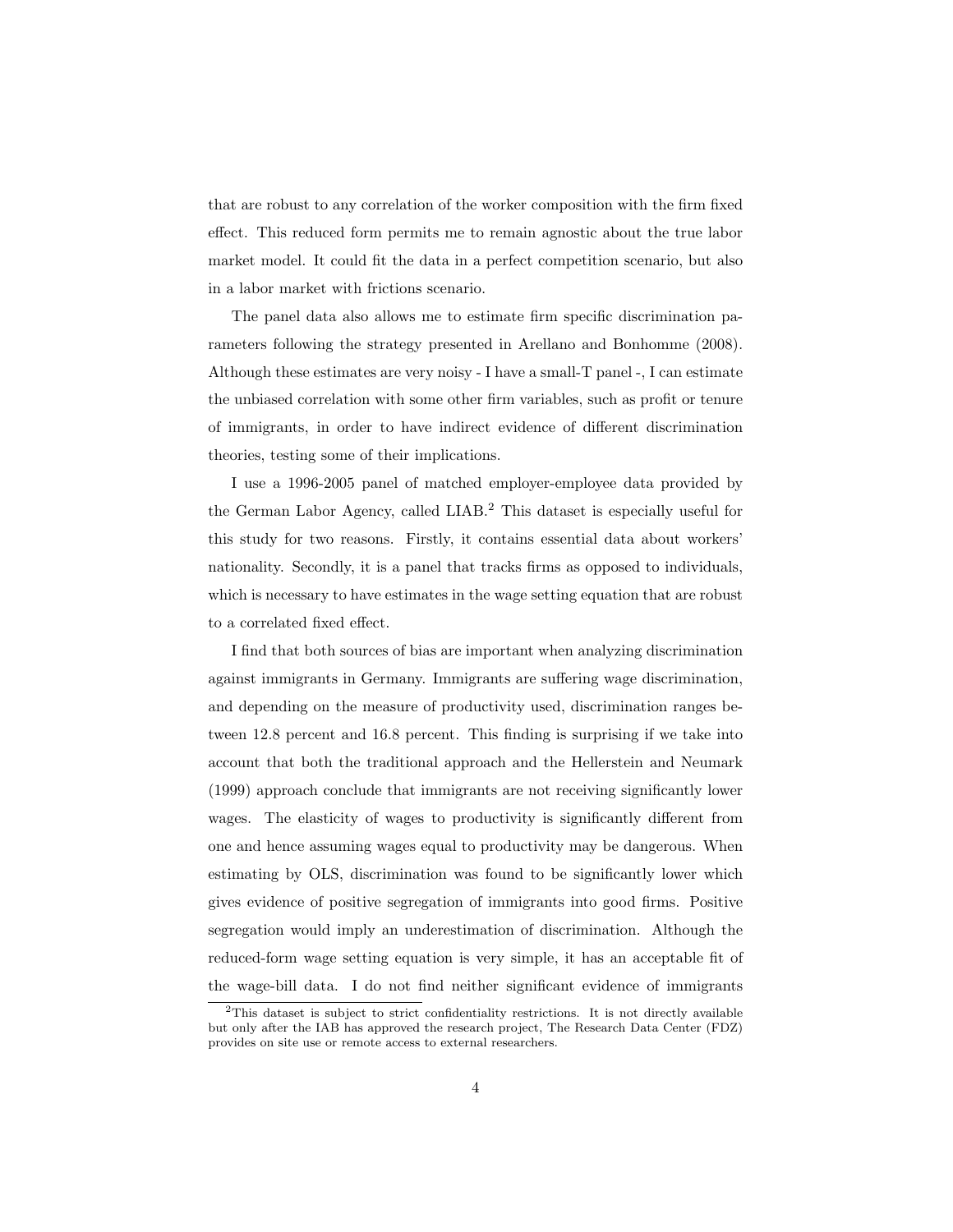moving to less discriminatory firms nor significant evidence in favor of a tastebased discrimination model nevertheless I do find evidence against a statistical discrimination model.

A great part of the empirical literature on discrimination has been focused on gender and racial discrimination. Wage differentials between natives and immigrants have generally been understood as an assimilation process that involves differences in productivity, such as language skills (e.g. Borjas 1994, Chiswick and Miller 1995; Carnevale et al. 2001; Dustmann and van Soest 2002); differences in education quality (Sweetman 2003) or differential returns to foreign schooling and labor market experience (e.g. Friedberg 2000 and Bratsberg and Ragan 2002). As discrimination has normally been detected through the unexplained gap in wage equations and this approach is not able to disentangle differences in productivity and discrimination, there are few papers studying labor market discrimination against immigrants. Some exceptions, also with matched employer-employee data, are Aydemir and Skuterud (2008) that studies the relative importance and sources of immigrants wage differentials within and across establishments in Canada, and Aeberhardt and Pouget (2008). For Germany there is a new working paper by Campos-Vazquez (2008) that uses the same LIAB data than this paper and replicates the Hellerstein and Neumark (1999) analysis to test for discrimination against German immigrants.

The rest of this paper is organized as follows. In the next section, I briefly describe the immigration phenomena in Germany. In section 3, I present the model and I formally compare it with the Hellerstein and Neumark (1999) approach. In the fourth section, I present the data-set. Section five presents results and robustness check. In section six, I show how this method can be used to distinguish between different discrimination theories and in the last section, I conclude.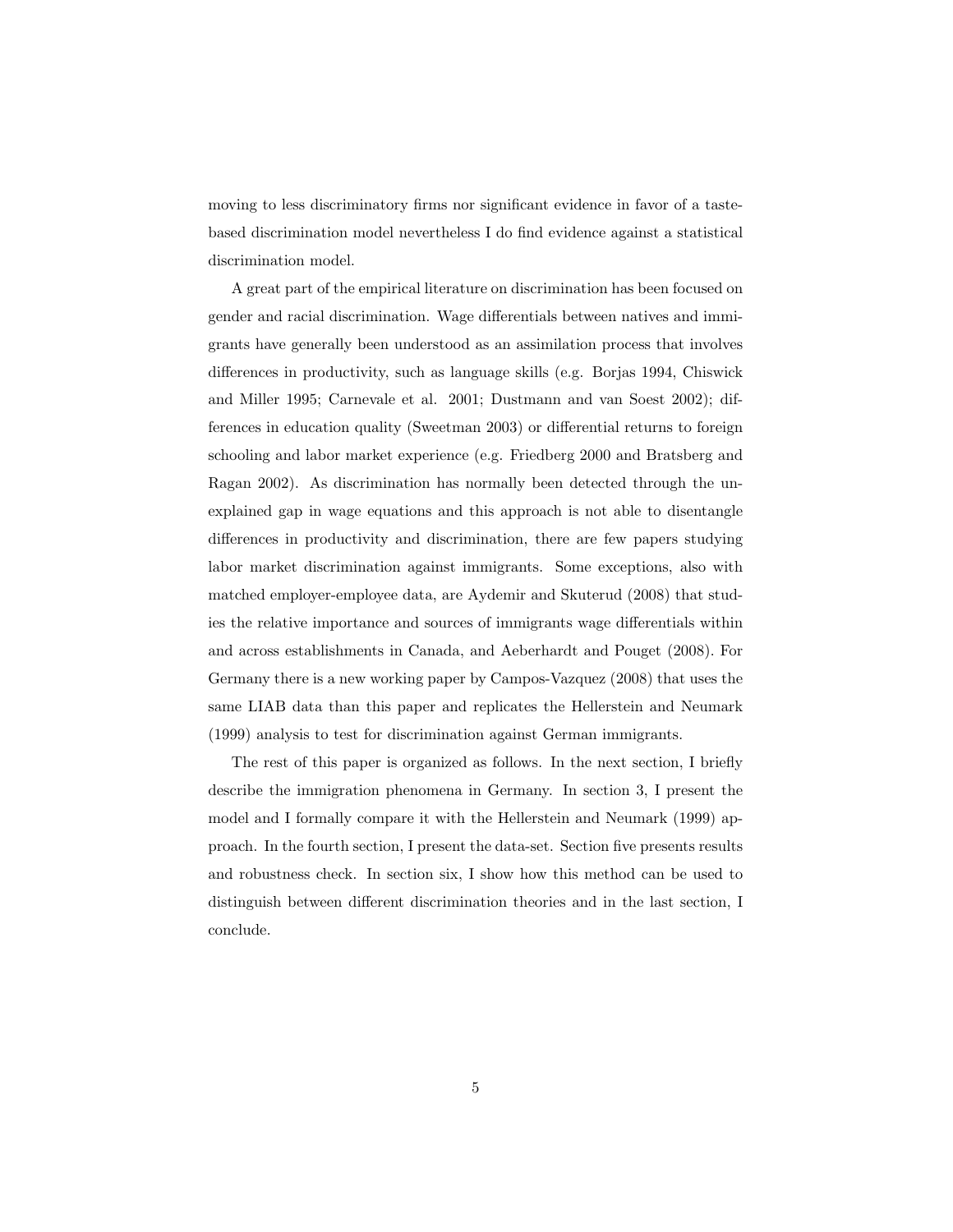## 2 Background

Germany is a very interesting country to study migration mainly because immigrants represent an important and stable fraction of the population. The proportion of immigrants has had very small changes in the last 15 years ranging between 8.2 percent and 8.9 percent, see Figure (1).

The first Immigration wave that immediately followed the end of the Second World War started when several millions of refugees from the former East Germany and from East European regions resettled in the Federal Republic of Germany and a later one, until the construction of the Berlin Wall, when Germans from the German Democratic Republic were able to enter to West Germany.

The Second immigration wave started in 1955, when Italy and Germany signed a treaty, which allowed organized recruitment of Italian workers to meet the needs of the growing German economy. The recruitment of the foreign labor force intensified dramatically reacting to the sharp increase in the demand for additional labor force. This policy was expanded to the following countries: Spain and Greece (1960), Turkey (1961), Morocco (1963), Portugal  $(1964)$ , Tunisia  $(1965)$  and Yugoslavia  $(1968)$ .<sup>3</sup> These agreements were intended to meet the needs of the German economy by reducing the movement costs of unskilled workers. Foreign workers were recruited to Germany on a temporary basis.

The practice of the foreign labor recruitment stopped in 1973, following the oil crisis and a sharp decrease in the labor demand. The end of the labor recruitment and new barriers for foreign workers to settling in Germany minimized the short-term immigration and started a new tendency toward permanent settlement among those who entered Germany as temporary workers. This was the start of the next period of immigration to Germany, the one based on family reunifications of guest workers who arrived earlier. The Turkish population was the main one in taking advantage of this possibility and in spite of the halt

 $3$ See Rudolph (1994) for a good description of this phenomena.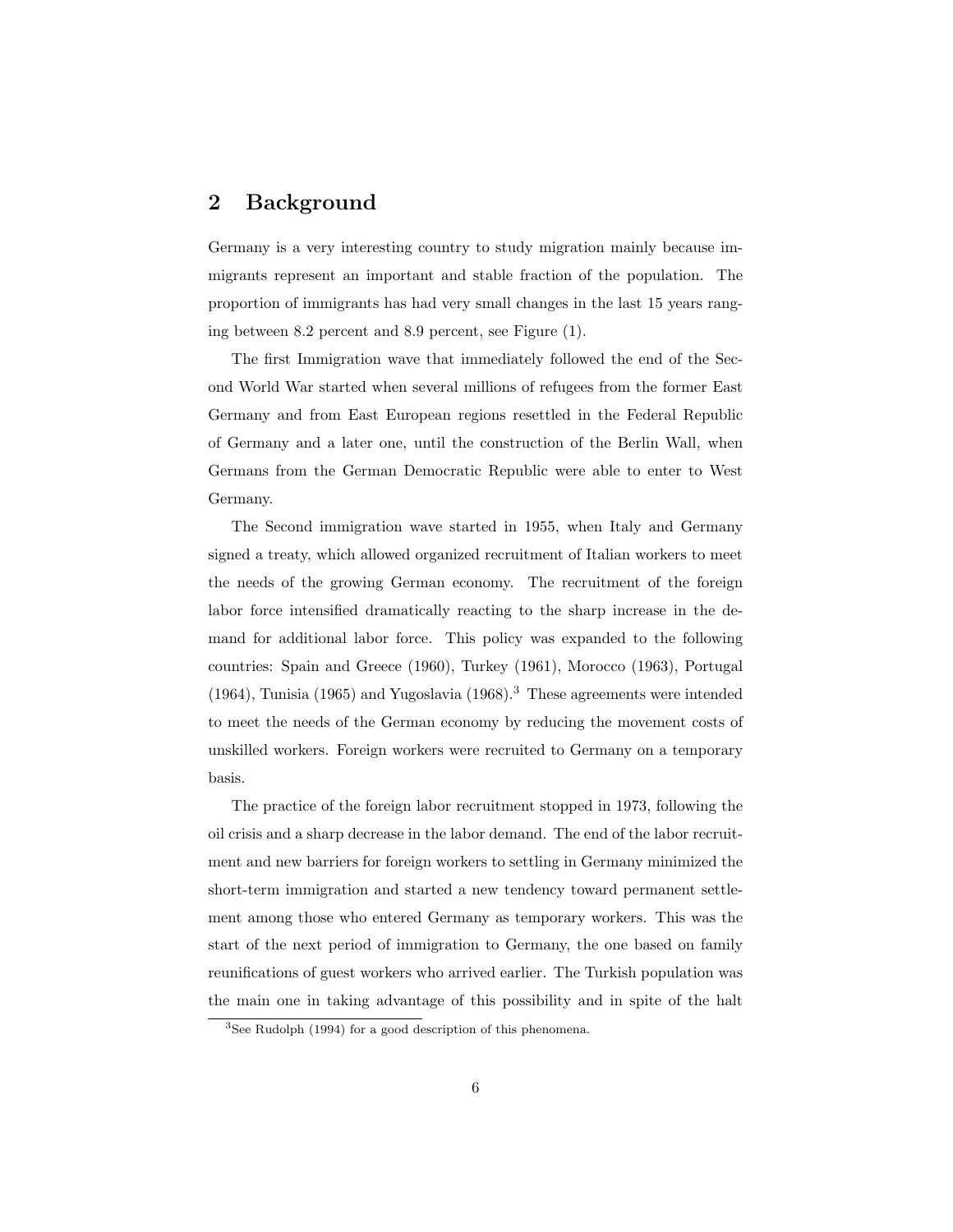placed on recruitment in 1973, it continued to rise and it now forms the largest foreign minority in Germany.

Since the late 1980s, the inflow of refugees and asylum seekers has increased and marked another phase in the post-war immigration. The number of asylum applicants rose significantly in the second half of the 1980s and peaked at 440,000 in 1992, partly as a result of the war in the former Yugoslavia. Between 1988 and 1992, 1.1 million asylum-seekers filed applications. As a reaction to this, the German Parliament agreed to the "asylum compromise" in 1993, which made applying for political asylum in Germany considerably more difficult. Hence, the number of applications for asylum has declined steadily and the proportion of immigrants has stabilized, see figure (1).



Figure 1: Number and Proportion od Immigrants

The percentage of immigrants in Germany increased from less than 1 percent,  $506,000$  foreigners in 1955 to 8.2 percent in  $2007<sup>4</sup>$ , 6,744,879 registered immigrants<sup>5</sup>, see figure (1). In terms of workers, in my sample the fraction of

<sup>4</sup>Data from the Federal Office for Migration and Refugees.

<sup>5</sup>There are no statistics concerning irregular immigration or immigrants staying in Ger-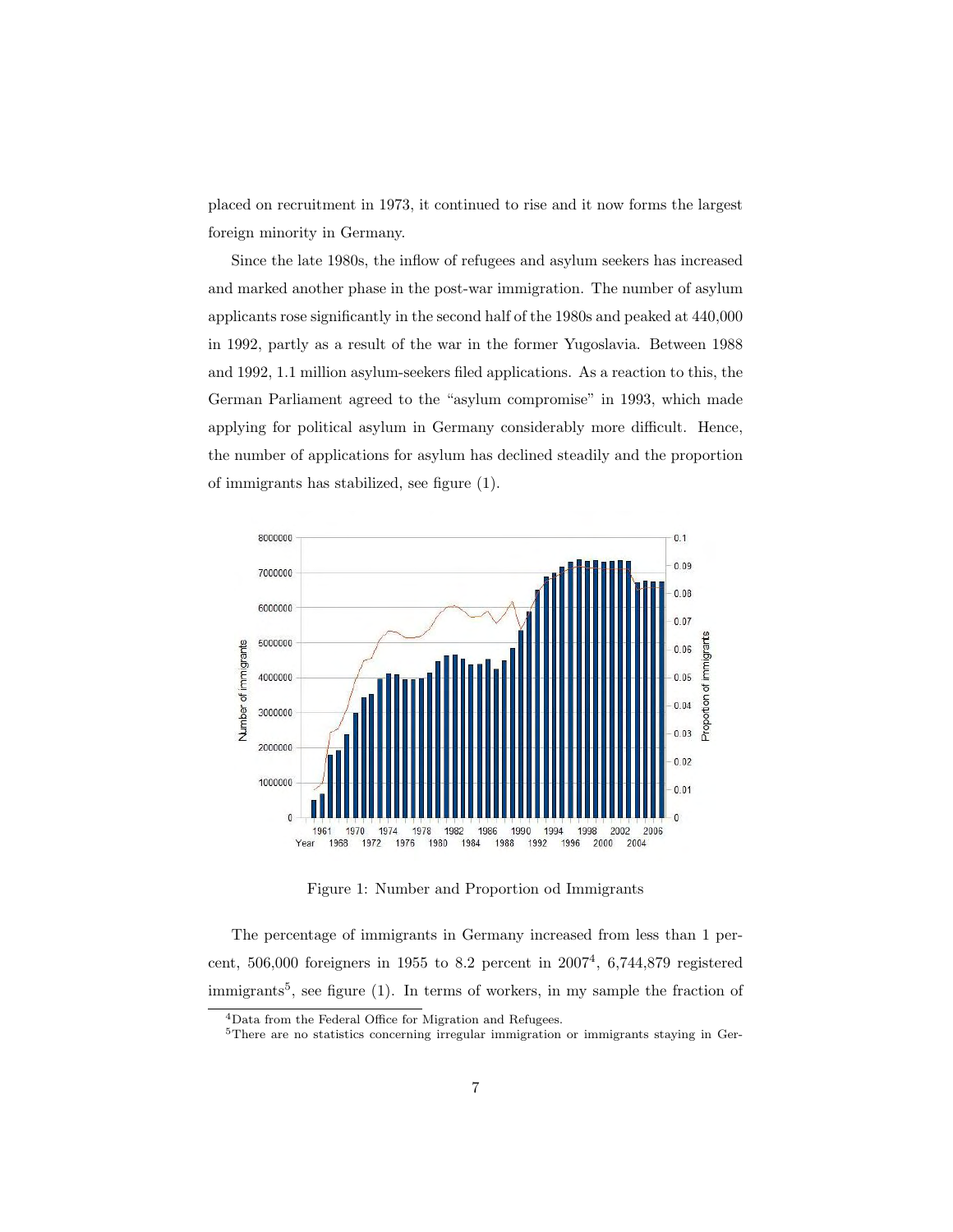immigrants is slightly higher and ranges from 9.4 to 10.9 percent between 1996 and 2004. See Section 4 for more details.

## 3 The Model

The Hellerstein and Neumark Approach has been found to be a very direct, and very popular, method to detect wage discrimination. As it was stated in the introduction, this approach may produce biased estimates whenever there is not perfect competition in the labor market or when immigrants are not randomly distributed between firms. In order to formalize these criticisms, let me assume that the wage setting equation takes the following form:

$$
w_{ijt} = \alpha_j + \beta p_{ijt} + \gamma I_i + \epsilon_{ijt},\tag{1}
$$

where  $w_{ijt}$  is the log-wage of individual i, on firm j, at time t,  $p_{ijt}$  is the individual log-productivity and  $I_i$  is an immigrant indicator. In this context I interpret  $\epsilon_{ijt}$  as an econometric mean-zero residual term due to the imposed linearity in the wage setting equation or to measurement errors.

In  $\alpha_i$ , the firm fixed effect, there may be observed firm fixed characteristics like region, sector or unionization of the workforce and there could also be unobserved ones as wages policies, risk aversion, technology or managerial quality.

This wage setting reduced form is very flexible, it allows me to be agnostic about the labor market model that is behind the data. It may be compatible with a perfect competition model where the elasticity of wages to productivity is one  $(\beta = 1)$ , but it could also be valid to fit a wage setting equation in a labor market with frictions model, where only a fraction of the marginal product is paid to the worker and hence  $\beta < 1$ .

As discrimination was defined as a situation in which workers who provide labor market services and who are equally productive in a physical or material

many without a permit. Unofficial estimates, which refer to between 500,000 and one million irregular immigrants residing in Germany, are not based on scientific assessment. As data used in this paper comes from social security records I consider only registered immigrants.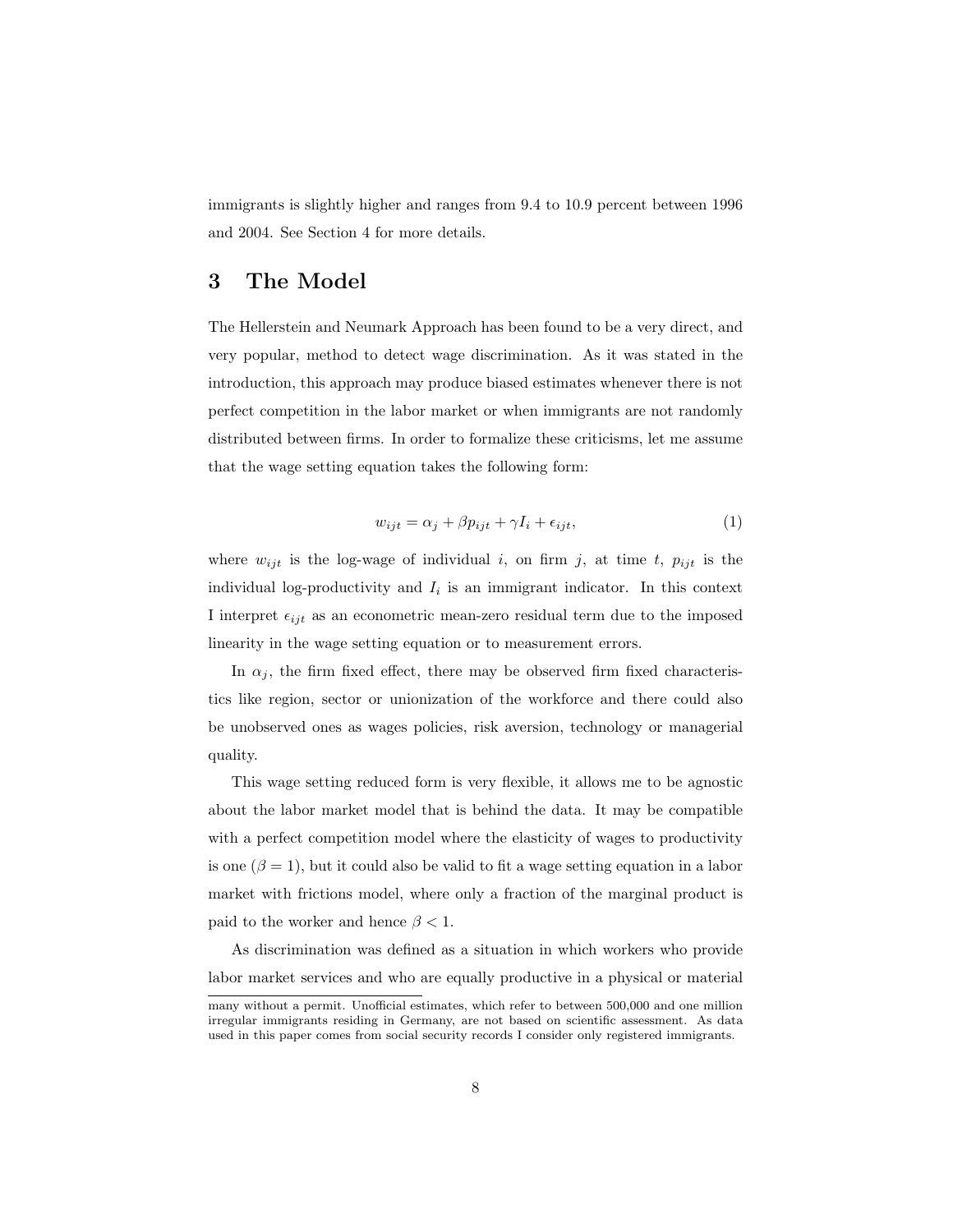sense are treated unequally in a way that is related with their migration status, a direct test for discrimination would be to test  $\gamma \neq 0$ .

To directly estimate (1) is not feasible because, generally, individual productivity is unobserved. There are some cases where individual productivity is more easily measured as in academic positions, see Ferber and Green (1982) or in jobs with under-piece contracts, see Milgrom, Petersen and Snartland (2006). Although this kind of studies may have measures of individual productivity, they are likely to be weak in terms of external validity.

This test may be connected to what Hellerstein and Neumark (1999) and Hellerstein, Neumark and Troske (1999) proposed. They used matched employeremployee data from Israel and US to estimate relative marginal products of various workers types. Then they compare productivity differentials ( $\rho =$  $\frac{E(P_{ijt}|I_i=1)}{E(P_{ijt}|I_i=0)}$  with wages differentials  $(\lambda = \frac{E(W_{ijt}|I_i=1)}{E(W_{ijt}|I_i=0)})$ .

In Hellerstein and Neumark (1999),  $\lambda$  is estimated using data on total firm's wage bills and proportion of women. They estimate by nonlinear least squares the following equation:

$$
\ln(\bar{w}_{jt}) = cons + \ln(1 + (\lambda - 1)\frac{L_W}{L}),
$$

where  $\bar{w}_{jt}$  is the mean wage paid by firm j, L is the total number of workers in the plant j, and  $L_w$  is the proportion of women.

 $\rho$  is estimated with production functions, assuming a Cobb-Douglas or translogarithmic functional forms with quality adjusted labor input. In their simpler case, they estimate marginal products of women and men by NLLS in the following equation:

$$
Ln(Y_{jt}) = Ln(A_j) + \alpha Ln(K_{jt}) + bLn(M_{jt}) + \gamma Ln(L_{jt}^{Q}) + g(K_{jt}, M_{jt}, L_{jt}^{Q}),
$$

where  $K_{jt}$  is capital,  $M_{jt}$  is material,  $g(K_{jt}, M_{jt}, L_{jt}^Q)$  is the second order term in the production function and  $L_{jt}^Q$  is quality of labor aggregate that is defined as:

$$
L^{Q} = L\left\{1 + (\varphi - 1)(L^{W}/L)\right\}
$$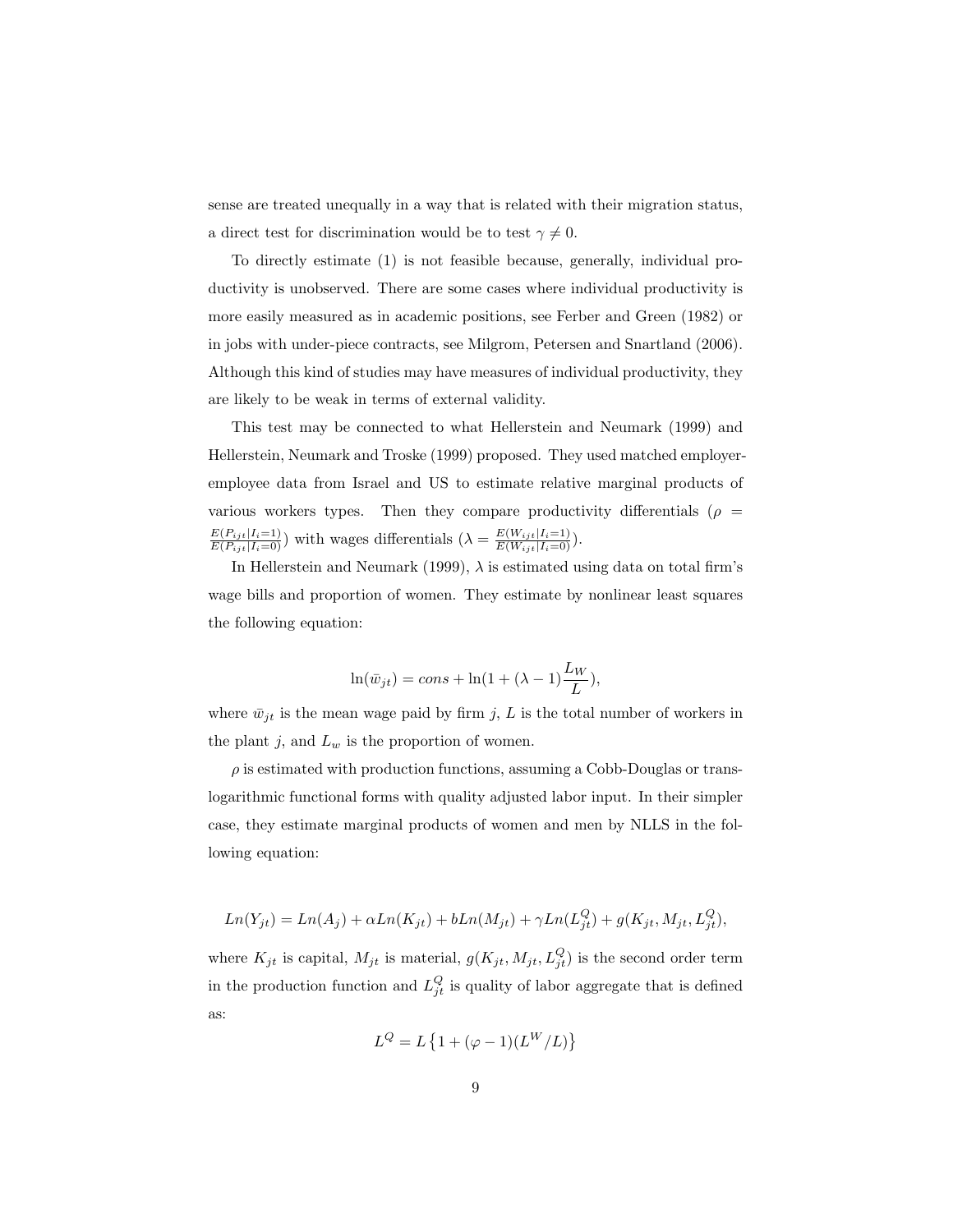where  $L$  is the total number of workers in the plant and  $L^W$  is the number of women in the plant.<sup>6</sup>

We may easily interpret their strategy within the framework presented above. Noting that taking averages of equation (1) across groups (immigrants and natives), we have:

$$
\frac{\Sigma(w_{ijt}|I_i=0)}{\Sigma(1(I_i=0))} = \frac{\beta \Sigma(p_{ijt}|I_i=0) + \Sigma(\alpha_j|I_i=0) + \gamma I_i + \Sigma(\epsilon_{ijt}|I_i=0)}{\Sigma(1(I_i=0))},
$$
 (2)

and:

$$
\frac{\Sigma(w_{ijt}|I_i=1)}{\Sigma(1(I_i=1))} = \frac{\beta \Sigma(p_{ijt}|I_i=1) + \Sigma(\alpha_j|I_i=1) + \gamma I_i + \Sigma(\epsilon_{ijt}|I_i=1)}{\Sigma(1(I_i=1))}.
$$
 (3)

Subtracting (3) from (2) and noting that  $\Sigma(\epsilon_{ijt}|I_i = 1) = 0$  and  $\Sigma(\epsilon_{ijt}|I_i = 1)$  $0 = 0^7$ , we have:

$$
\lambda - \rho \qquad (4)
$$
\n
$$
\simeq \gamma + \underbrace{(1 - \beta)(1 - \rho)}_{\text{Perfect Comp. Bias}} + \underbrace{\left[\frac{1}{\Sigma 1(I_i = 1)} \Sigma(\alpha_j | I_i = 1) - \frac{1}{\Sigma 1(I_i = 0)} \Sigma(\alpha_j | I_i = 0)\right]}_{\text{Segregation Bias}}
$$
\n(4)

where  $\lambda$  represents the mean of immigrants' wages relative to the natives' meanwages and  $\rho$  represents the mean of immigrants' productivity relative to the

<sup>6</sup>The Hellerstein and Neumark (1999) model is more complicated because they allow for several population groups. See Hellerstein and Neumark (1999) for details.

 $^7\mathrm{This}$  is easily proved noting that:

$$
\frac{\partial E(w_{ijt}|I_{i}=1) - E(w_{ijt}|I_{i}=0) \approx \lambda - 1}{\left[\frac{1}{\Sigma 1(I_{i}=1)} \Sigma(w_{ijt}|I_{i}=1) - \frac{1}{\Sigma 1(I_{i}=0)} \Sigma(w_{ijt}|I_{i}=0)\right]} - \frac{E(p_{ijt}|I_{i}=1) - E(p_{ijt}|I_{i}=0) \approx \rho - 1}{\beta \left[\frac{1}{\Sigma 1(I_{i}=1)} \Sigma(p_{ijt}|I_{i}=1) - \frac{1}{\Sigma 1(I_{i}=0)} \Sigma(p_{ijt}|I_{i}=0)\right]}
$$
\n
$$
= \gamma + \left[\frac{1}{\Sigma 1(I_{i}=1)} \Sigma(\alpha_{j}|I_{i}=1) - \frac{1}{\Sigma 1(I_{i}=0)} \Sigma(\alpha_{j}|I_{i}=0)\right], \quad \blacksquare
$$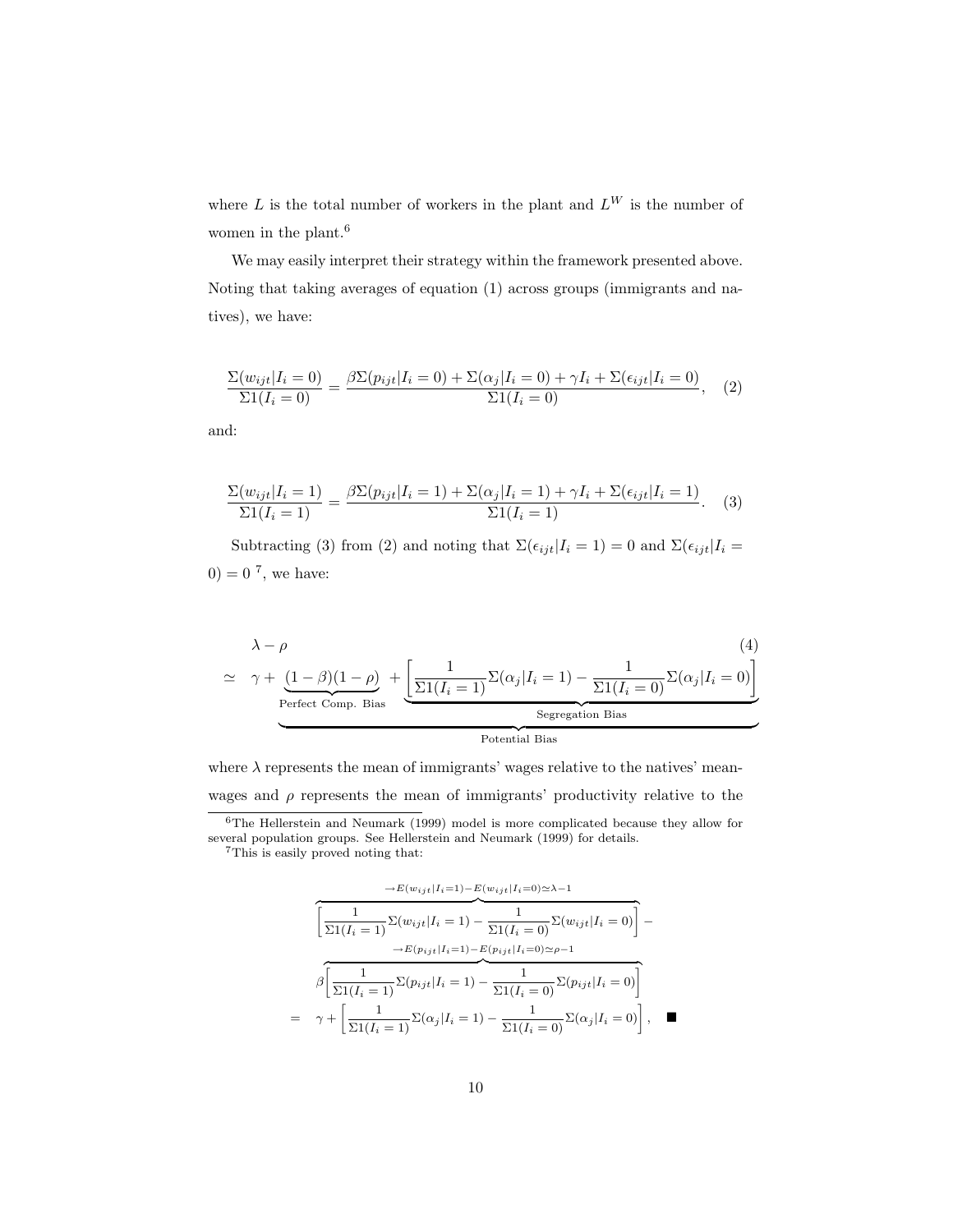natives' one.  $\lambda - \rho$  is a measure of wage discrimination if  $\beta = 1$  and  $cov(\alpha_j, I_i) =$ 0. Hellerstein and Neumark (1999), make inference about discrimination (i.e.:  $γ$ ) simply comparing  $λ$  and  $ρ$  estimated at the firm level. Although they are very cautious in their interpretation of this difference arguing that  $\lambda - \hat{\rho}$  gives evidence in favor of discrimination if  $\beta \neq 1$  or  $cov(\alpha_j, I_j) \neq 0$  there is not an a priori direction of the bias and hence it is not clear how informative are their findings.

In order to be clearer in this explanation let me decompose the bias in two components:

Perfect Competition Bias: The first part of the bias is addressing that whenever a change in productivity is not fully transferred to the wage, two groups with different productivity may have larger or smaller differences in wages that are not implying discrimination. As it can be seen in Section 5,  $\beta$  is found to be significantly different from one. Depending on the specification and the measure of productivity used, it ranges between 0.25 and 0.45. To show numerically how important may be this bias, let me consider a very simple example where there are two groups  $A$  and  $B$ , where  $A$  is 20 percent more productive than  $B$ . If there is not discrimination against any group and assuming that  $\beta = 0.4$  workers of the A group are supposed to have wages only 5 percent higher than workers of the B group. The Hellerstein and Neumark (1999) approach would wrongly imply that workers of the A group are being discriminated.

Segregation Bias: The second part of the bias gives us information about segregation. This bias is important if high wages firms hire more or less immigrants than low wages firms. the firm fixed effect there may be observed and unobserved fixed characteristics. Hellerstein and Neumark (1999) try to deal with some of the observed ones clustering the analysis at different levels.

One of the Altonji and Blank (1999) criticisms to the Hellerstein and Neumark (1999) approach is related to this segregation bias, the last term in (4). They argue that the variation in worker composition is likely to be correlated with heterogeneity in the production technology and may be endogenous to the model. In this context the firm's technology may have an effect over the firm's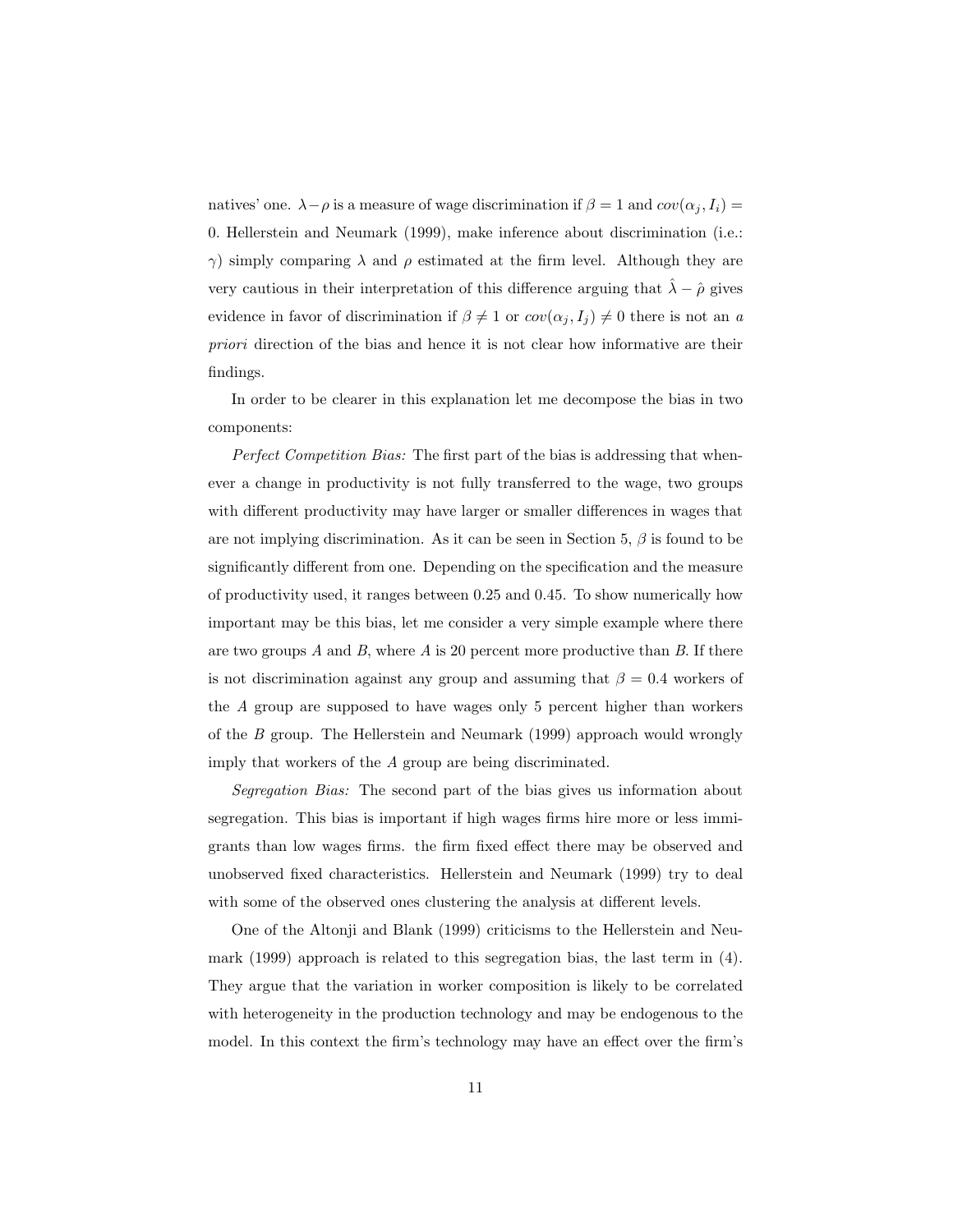fixed effect,  $\alpha_j$ . But this criticism go further because in Hellerstein and Neumark (1999) papers,  $\rho$  is estimated with cross sectional data and therefore their estimates are not robust to a potential correlation between workers composition and the firm fixed effect in the production function.

#### 3.1 Detecting discrimination at the firm-level

Without measures of individual productivity, and having shown that to aggregate at the group level might be dangerous in some cases, a second best would be to aggregate equation (1) within the firm:

$$
\bar{w}_{jt} = \alpha_j + \beta \bar{p}_{jt} + \gamma \bar{I}_{jt} + \bar{\epsilon}_{jt}.
$$
\n(5)

Therefore  $\bar{w}_{jt}$  is the mean of log-wages in firm j,  $\bar{p}_{jt}$  is the mean of individual log-productivity of firm j, and  $\bar{I}_{jt}$  is the proportion of immigrants in firm j at time  $t.^8$  I estimate equation (5) replacing  $\bar{w}_{jt}$  by the log of mean wages of firm j and  $\bar{p}_{jt}$  by the log of the output per-worker.<sup>9</sup>

The conceptually relevant measure of productivity should be the marginal productivity of workers in firm j. Assuming a Cobb-Douglas production function:

$$
Y_{jt} = A_j K_{jt}^{\phi_k} L_{jt}^{\phi_l},
$$

where  $A_j$  is the firm fixed effect,  $Y_{it}$  is the output of firm j at time t,  $K_{it}$  is its capital and  $L_{jt}$  is its labor input. The marginal productivity of labor is given by  $\phi_l A_j K_{jt}^{\phi_k} l_{jt}^{(\phi_l-1)}$ , that equals  $\phi_l Y_{jt}/L_{jt}$ . Therefore using the log of mean output or using the log of marginal productivity would only modify the constant term  $\alpha_j$  in (5) adding  $\log(\phi_l)$ .

This specification has the advantage that it does not necessarily involve estimating relative productivity as in Hellerstein and Neumark (1999). That es-

 $8$ The migration status indicator,  $I_i$ , is worker specific, but the proportion of immigrant workers is firm and time specific

<sup>9</sup>As in LIAB there are data on total output and total wage bill paid by each firm, to estimate equation (5), I replace the mean of the log by the log of the mean in wages and productivity. The error of approximation goes to the residual and is not supposed to be correlated with regressors. This is deeply discussed in the appendix.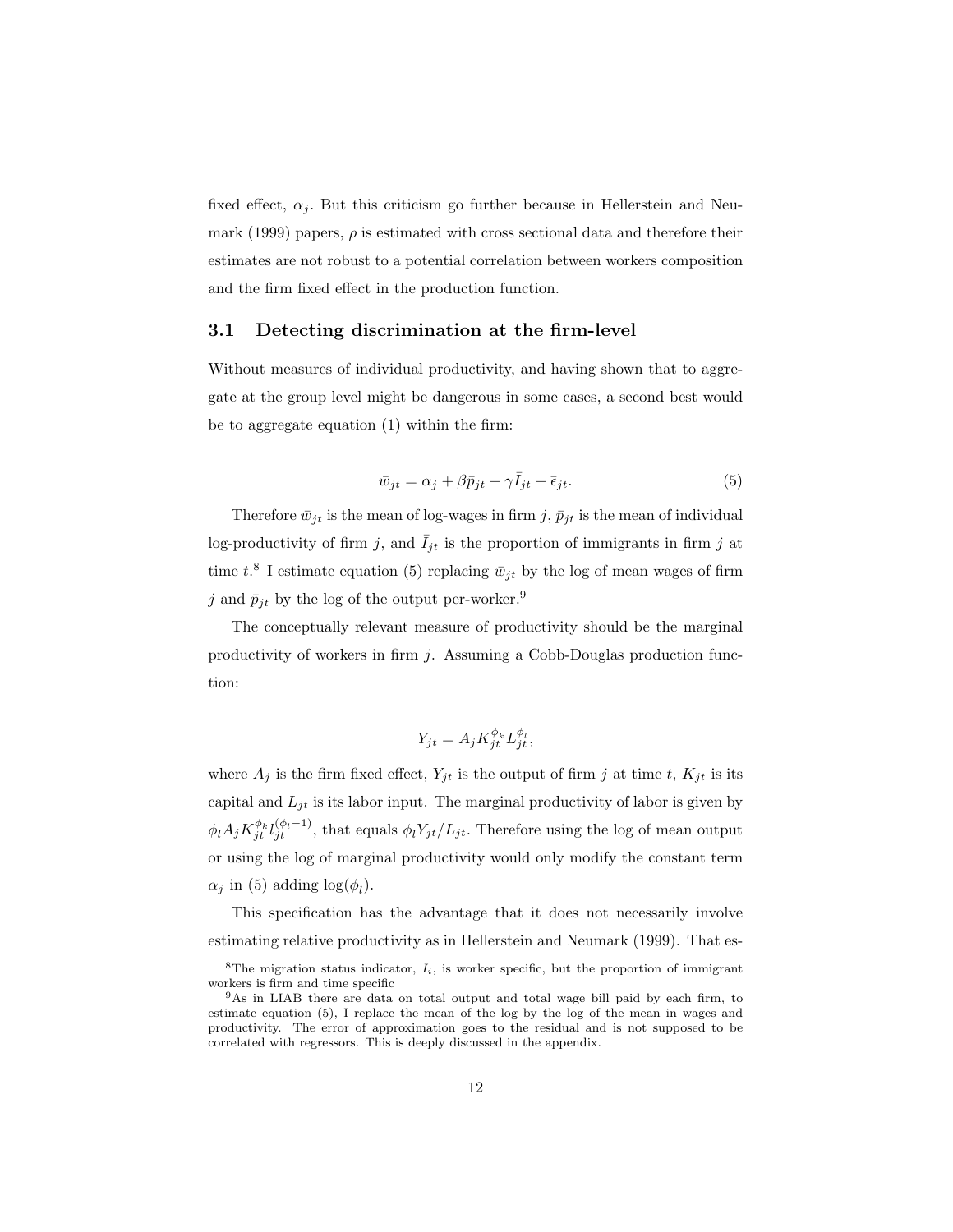timation usually involves the estimation of a cobb-douglas production function with quality adjusted labor input. In order to have estimates robust to any correlation of inputs, including labor input composition, with the firm fixed effect, the production function should be estimated by differenced-GMM as in Arellano and Bond (1989) or by SYSTEM-GMM using the set of instruments proposed in Arellano and Bover (1995). When estimating this kind of production function by GMM, I significantly loose precision and the quality-adjustment parameters are almost non-informative. This problem is usual in this production function specifications. In the appendix I present the Non Linear Least Squares estimates of the production function in levels to compare my results with those obtained with the Hellerstein and Neumark (1999) approach.

A final issue would be to allow for heterogeneity in  $\gamma$ s. This would imply a difference if  $\bar{I}_{jt}$  is correlated with  $\gamma_j$  and then  $E(\gamma_j) \neq \gamma$ . If immigrants are self selected into less discriminatory firms this correlation would be positive and then,  $E(\gamma_j) \neq \gamma$ . This possibility will be discussed in the last section of this paper.

### 4 Data

The data I use for the present study refer to West-German workers<sup>10</sup> contained in the linked employer-employee dataset of the IAB (LIAB) covering the period 1996-2005. LIAB is created by matching the data of the IAB establishment panel and the process-produced data of the Federal Employment Services (Social security records).

The IAB Establishment Panel is an annual survey of German establishments, which started in western Germany in 1993 and was extended to eastern Germany in 1996. The sample of selected establishments is random and stratified by industries, establishment size and regions. The sample unit is the establishment as the local business unit. The establishments asked in the survey are selected

 $10$ All employees and trainees subject to social security are included, while the selfemployed, family workers, a subgroup of civil servants ("Beamte"), students enrolled in higher education and those in marginal employment are excluded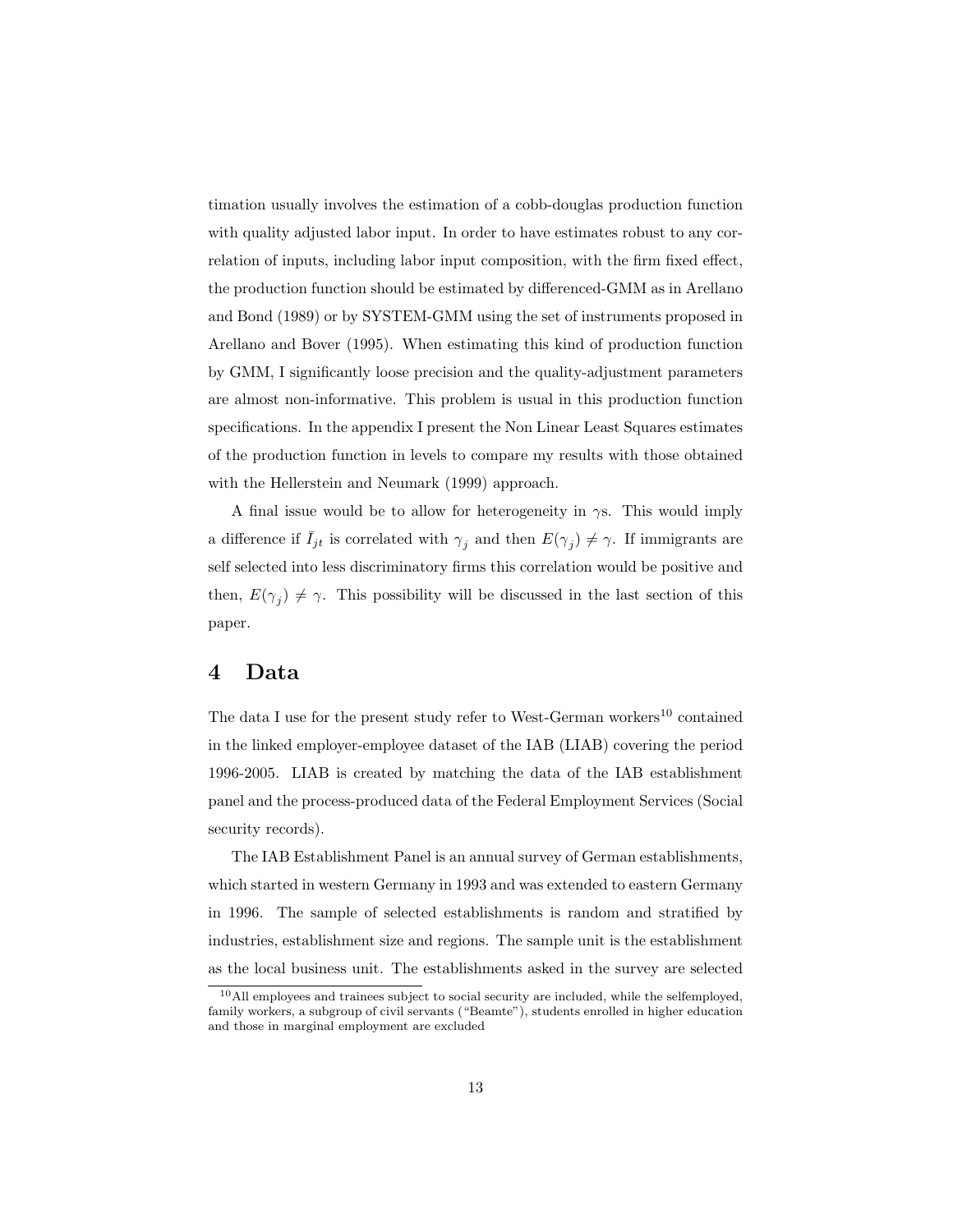from the parent sample of all German establishments that employ at least one employee covered by social security. Participation of establishments is voluntary, but the response rates are high, they exceed 70 percent.<sup>11</sup> The firm's data gives details on total sales, value added, investment, depreciation, number of workers and sector. I only consider firms with strictly positive output. To ensure a consistent comparison of results across specifications, the data used for each specification exclude observations with missing values for any of the independent variables used in the regressions. Firms in the financial and public sectors are excluded from my subsample, see Table 1 for some descriptive statistics.

Table 1: Firms  $F_{\text{IDM}}$ 's Descriptive Statistics

| т пыл э-резушт нүе этинэноэ      |         |  |  |
|----------------------------------|---------|--|--|
| <b>WORKERS</b>                   | 211.86  |  |  |
| $OUTPUT*$                        | 54.3    |  |  |
| DEPRECIATED CAPITAL <sup>*</sup> | 1,38    |  |  |
| VALUE ADDED <sup>*</sup>         | 23.0    |  |  |
| TOTAL WAGE BILL*                 | 8.24    |  |  |
| <b>UNIONIZED</b>                 | 63.4\%  |  |  |
| SINGLE ESTABLISHMENT             | 70.2%   |  |  |
| IMMIGRANT'S PROPORTION           | $7.7\%$ |  |  |
| IMM. PROP WITHIN-FIRM STD. DEV.  | $2.6\%$ |  |  |
| <b>BSERVATIONS</b>               | 20.886  |  |  |

Note: \* per annum in millions of euros. Descriptive statistics obtained from the panel of firms.

The distinctive feature of this data is the combination of information about individuals and details concerning the firms in which these people work. The workers source contains valuable data on age, sex, nationality, daily wage (censored at the upper earnings limit for social security contributions), schooling/training, occupation based on a 3-digit code and the establishment number.

In Table 2, I present some descriptive statistic of both immigrants and natives, estimated from my sample. The proportion of women is significantly higher in the native population. Immigrants are younger and they have less tenure and experience. There are important differences in term of occupations

 $11$  For a more precise description of this dataset, see Alda et al  $(2005)$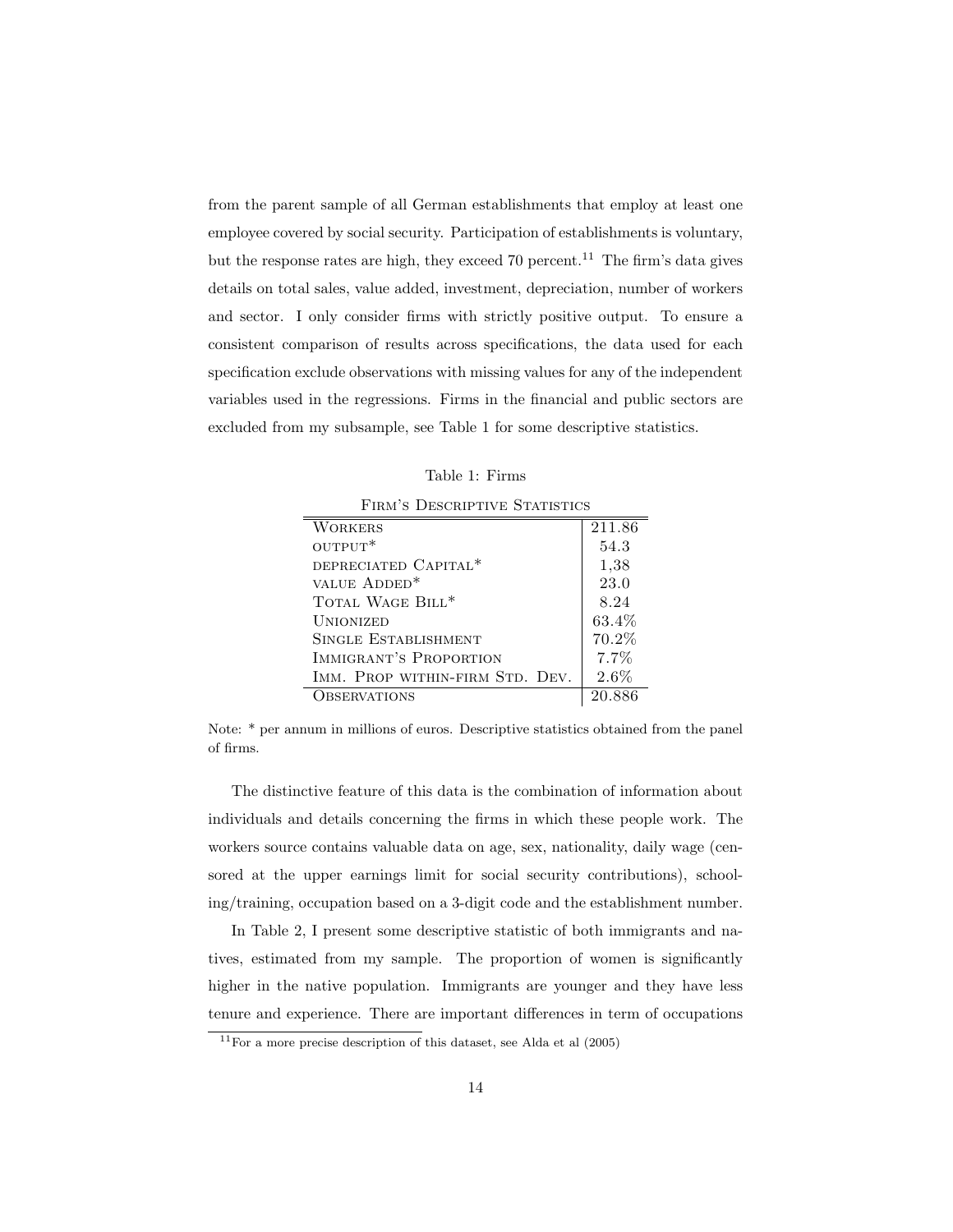Table 2: Demographic Differences

|                          | <b>IMMIGRANTS</b> | <b>NATIVES</b> |
|--------------------------|-------------------|----------------|
| SEX $(\%)$               | 25.6              | 31,2           |
| AGE (YEARS)              | 39.6              | 40.4           |
| TENURE (YEARS)           | 10.5              | 11.1           |
| EXPERIENCE (YEARS)       | 15.1              | 16.7           |
| UNSKILLED $(\%)$         | 80.9              | 52.4           |
| PART-TIME JOBS $(\%)$    | 9.2               | 12.8           |
| AGRICULTURE $(\%)$       | 2.5               | 3.9            |
| MANUFACTURING (%)        | 70.3              | 59.1           |
| CONSTRUCTION $(\%)$      | 3.0               | 3.3            |
| TRADE $(\%)$             | 3.5               | 6.9            |
| SERVICES $(\%)$          | 20.6              | 26.7           |
| DAILY WAGES $(\epsilon)$ | 109.0             | 94.7           |
| OBSERVATIONS             | 1.185.362         | 11.832.370     |

Note: Descriptive statistics estimated from the panel of workers. As wages are censored at the upper earnings limit for social security contributions, mean-wages are obtained by Maximum-Likelihood assuming log-normality.

and sectors. Immigrants are more concentrated in the manufacturing sector and low-skill occupations<sup>12</sup> than natives.

## 5 Results

Although the conceptually proper measure of productivity is value added, in this data set this measure may have some reliability problems.<sup>13</sup> Here I opted to report results with both measures.

In Table 3, I present the results. In Columns (1) and (2), I report the estimates without including any measure of productivity. The OLS estimate of  $\gamma$  in column (1) is understood as the unconditional wage gap, only controlling for time effects. This wage gap is obtained from firm-level data and it is not statistically different from the unconditional wage gap obtained from worker-

<sup>12</sup>Following the FDZ's criteria, I have considered as unskilled jobs the following groups: Agrarian occupations, manual occupations, services and simple commercial or administrative occupations, While I have considered as skilled jobs Engineers, professional or semiprofessional occupations, qualified commercial or administrative occupations, and managerial occupations.

<sup>13</sup>See Adisson, Schank, Schnabel and Wagner (2003) for a good discussion on this issue.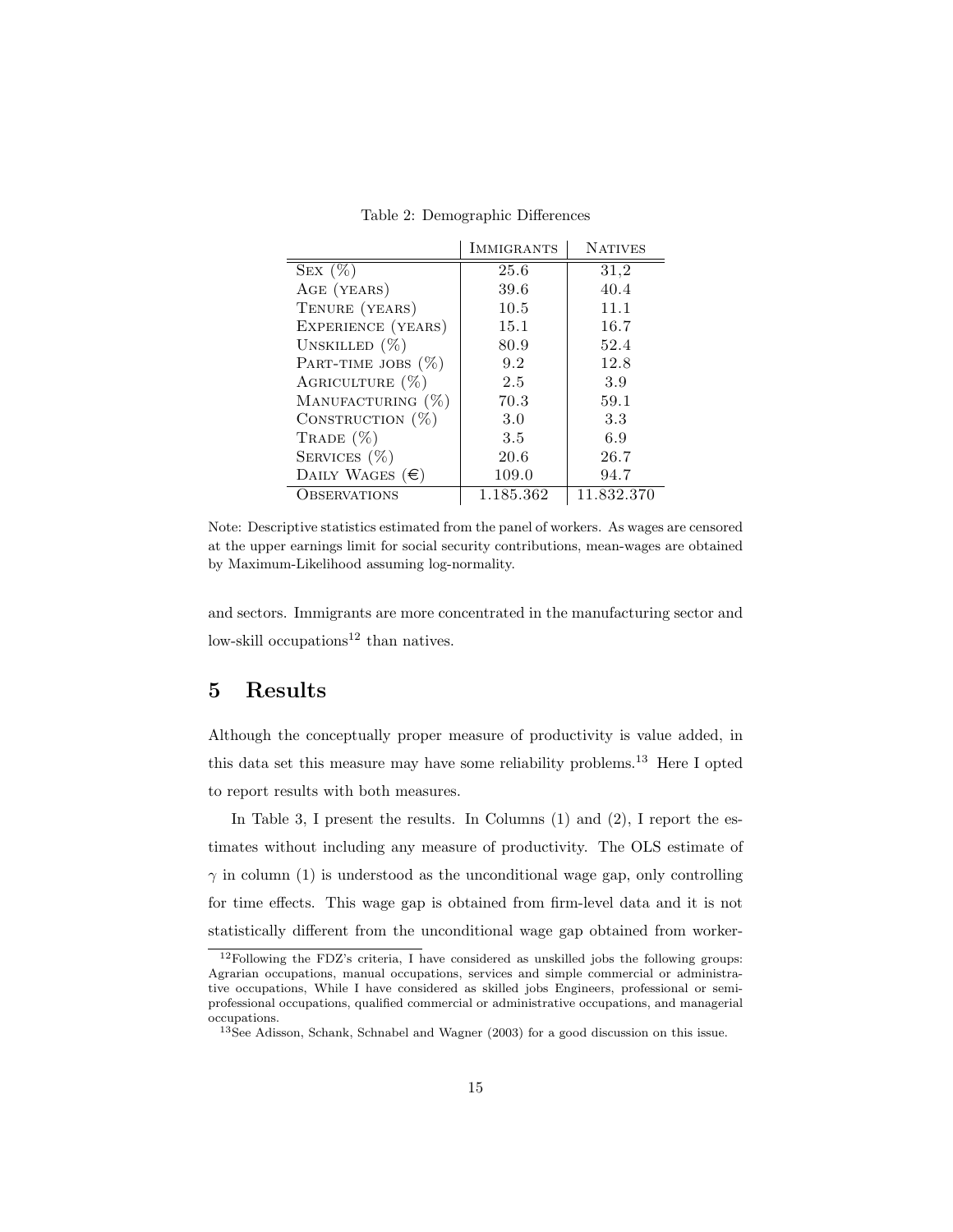| $\overline{w}_{jt}$            | $\left(1\right)$ | $\left( 2\right)$ | $\left(3\right)$ | (4)        | 5)      | (6)        |
|--------------------------------|------------------|-------------------|------------------|------------|---------|------------|
| $\beta_{\overline{output}}$    |                  |                   | 0.426            | 0.486      |         |            |
|                                |                  |                   | (0.013)          | (0.006)    |         |            |
| $\beta \overline{Value-Added}$ |                  |                   |                  |            | 0,392   | 0.233      |
|                                |                  |                   |                  |            | (0.013) | (0.005)    |
| $\gamma$                       | $-0.181$         | $-0.258$          | 0.070            | $-0.126$   | 0.032   | $-0.168$   |
|                                | (0.044)          | (0.043)           | (0.040)          | (0.041)    | (0.039) | (0.049)    |
| <b>FIXED EFFECTS</b>           | NO               | <b>YES</b>        | NO.              | <b>YES</b> | NO.     | <b>YES</b> |
| OBS.                           | 29,943           | 29,943            | 29,943           | 29,943     | 29,943  | 29,943     |
| $R^2$                          | 1.2%             |                   | 37%              |            | 33%     |            |
| $R^2$ -WITH.                   |                  | 1.4%              |                  | 28%        |         | 13%        |
| $R^2$ -BETW.                   |                  | $0.2\%$           |                  | 38%        |         | 35%        |

Table 3: Wage Setting Equation

Note: Each column represents a single linear regression using the panel of firms. Time dummies are included in every specification. Standard errors in parentheses. In OLS regressions (column 1, 3 and 5) standard errors are calculated clustering by firm.

level data.<sup>14</sup> On the other hand,  $\gamma$  estimated by within groups, without further controls, refers to the average unconditional wage gap within firm. The difference between the overall wage differential and the within firm wage gap is informative about sorting of immigrants into firms, this issue will be discussed deeply in the next subsection.

In Columns (2) and (3), I report estimates using total output as a measure of productivity. In this specification the estimated premium for being an immigrant is 7 percent, marginally significant (p-value  $= 0.082$ ). But estimating the same specification by within groups it is noteworthy that the discrimination parameter is significantly lower -12.6 percent, that would imply that immigrants are being discriminated. This finding is surprising if we take into account that, using the same data, both the traditional approach and the Hellerstein and Neumark (1999) approach conclude that immigrants are not receiving significantly lower wages than natives.<sup>15</sup>

Estimating equation (5) but including value added as a measure of produc-

<sup>14</sup>The unconditional wage gap obtained from worker-level data is -13.1 percent, see Table 8 <sup>15</sup>See sections B and C in the appendix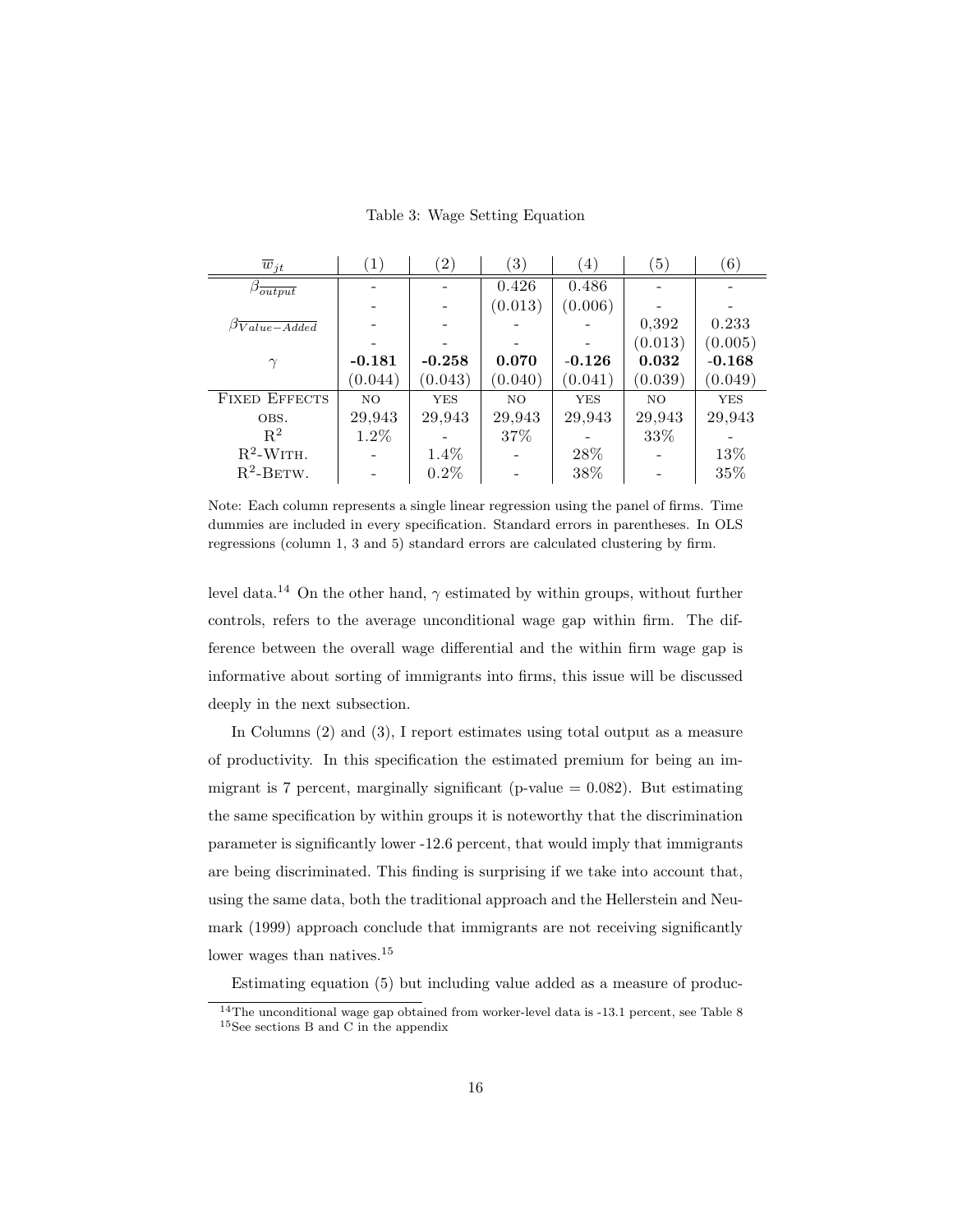tivity,  $\hat{\boldsymbol{\beta}}$  is lower in both estimations, OLS and WG. I find the same pattern in terms of  $\gamma'$ s than in columns (3) and (4). The lower punctual estimate of  $\beta_{Value-Added}$ , and the lower  $R^2$  may be understood as evidence of measurement error in value added as it was pointed out by Addison et al (2003).

It is important to note that  $\beta$ , the elasticity of wages to productivity, is found to be significantly different from one in every specification and hence to assume wages equal to productivity, as in Hellerstein and Neumark (1999) may be critical.

Note that without including any measure of productivity there is obviously a very poor fit of the wage data. But including productivity in these regressions the  $R^2$  become acceptable and similar to the  $R^2$  obtained in individual level wage regressions.

#### 5.1 Segregation

The positive difference  $\hat{\gamma}_{OLS} - \hat{\gamma}_{WG}$  may be understood as evidence in favor of positive segregation of immigrants into firms with higher fixed effect. This positive segregation implies an underestimation of discrimination when the withinfirm variation is not isolated. In the appendix B I present discrimination measures estimated with Mincer-Equations and a Oaxaca-Blinder decomposition. I find that the unexplained wage gap is 2 percent that would mean that immigrants have a positive premium, this is also found in this analysis with OLS. My hypothesis is that this positive premium is mainly due to positive segregation.

In general, the concept of segregation aims to capture systematic sorting by workers belonging to different groups. Segregation becomes interesting when this sorting is associated with job characteristics that finally affect wages. Different job characteristics or segregation dimensions have different interpretations. Whenever the concentration of workers is higher in some regions or in some sectors, it may be revealing self selection of immigrants. On the other hand if immigrants are systematically sorted into the worst payer firms, within a region, sector and firm's size cell, it may be giving us evidence in favor of structural differences between both groups.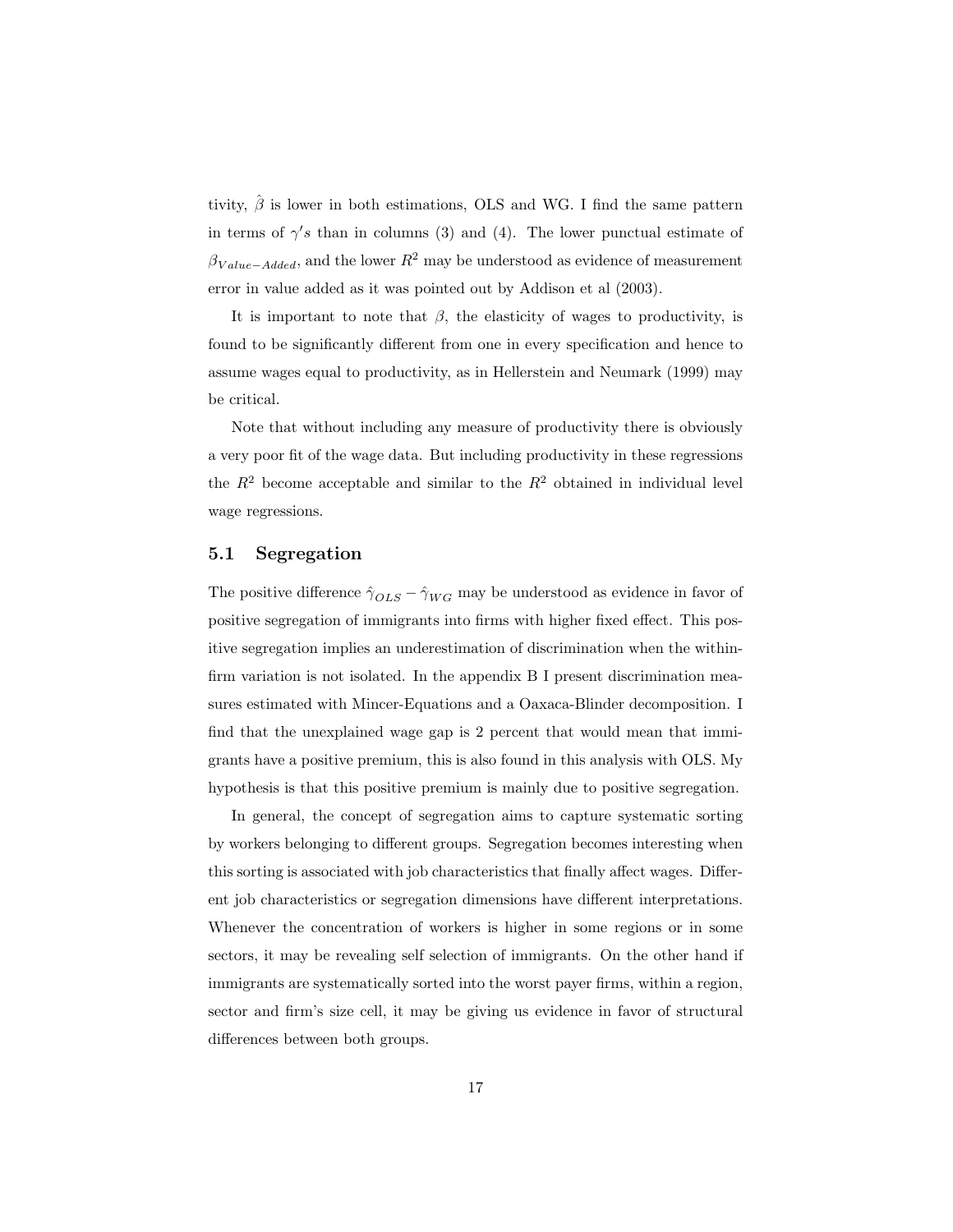The role of various dimensions of immigrant segregation in generating differences in wages may be empirically investigated. I estimate equation ( 5) including different sets of controls for firm characteristics. Results are reported in Table 4. As these characteristics are fixed or they have very little variation across time, the specification when all these controls, and other non-observed firm fixed characteristics, are included is equivalent to the within group regression reported in column (5).

| $\overline{w}_{\underline{j}\underline{t}}$ | $\left( 1\right)$ | $\left( 2\right)$ | $\left( 3\right)$ | $\left( 4\right)$ | (5)              |
|---------------------------------------------|-------------------|-------------------|-------------------|-------------------|------------------|
| $\beta_{output}$                            | 0.426             | 0.419             | 0.446             | 0.427             | 0.486            |
|                                             | (0.014)           | (0.014)           | (0.015)           | (0.016)           | (0.006)          |
| $\gamma$                                    | 0.070             | 0.026             | 0.039             | $-0.066$          | $-0.126$         |
|                                             | (0.040)           | (0.042)           | (0.038)           | (0.040)           | (0.042)          |
| Region                                      | no                | yes               | no                | yes               |                  |
| Sector                                      | no                | no                | yes               | yes               |                  |
| Firm Characteristics                        | no                | no                | no                | yes               |                  |
| Firm Fixed Effects                          | no                | no                | no                | no                | yes              |
| $_{obs}$                                    | 24.943            | 24,943            | 20,886            | 23,720            | 19,663           |
| $R^2$                                       | 0.372             | 0.372             | 0.433             | 0.445             | 0.369            |
|                                             |                   |                   |                   |                   |                  |
|                                             | $\left( 1\right)$ | $\left( 2\right)$ | $\left(3\right)$  | $\left( 4\right)$ | $\left(5\right)$ |
|                                             | 0.392             | 0.385             | 0.372             | 0.355             | 0.233            |
| $\beta_{Value-Added}$                       | (0.014)           | (0.014)           | (0.014)           | (0.014)           | (0.005)          |
| $\gamma$                                    | 0.033             | 0.014             | 0.010             | $-0.081$          | $-0.168$         |
|                                             | (0.040)           | (0.041)           | (0.038)           | (0.040)           | (0.046)          |
| Sector                                      | no                | yes               | no                | yes               |                  |
| Region                                      | no                | no                | yes               | yes               |                  |
| Firm Characteristics                        | no                | no                | no                | yes               |                  |
| Firm Fixed Effects                          | no                | no                | no                | no                | yes              |
| $_{obs}$                                    | 24,943            | 24,943            | 20,886            | 24,943            | 19,663           |

Table 4: Segregation

Note: Each column represents a single within-group linear regression using the panel of firms. Time dummies are included in every specification. Standard errors in parentheses. In OLS regressions (column 1,2,3 and 4) standard errors are calculated clustering by firm.  $R^2$  do not take into account the variation in firm fixed effects.

The first and last columns replicate the results reported in Table 3. In Column (2), I report results when only controls for region are included. When I control for region, I observe that  $\gamma$  is smaller but not significantly. This finding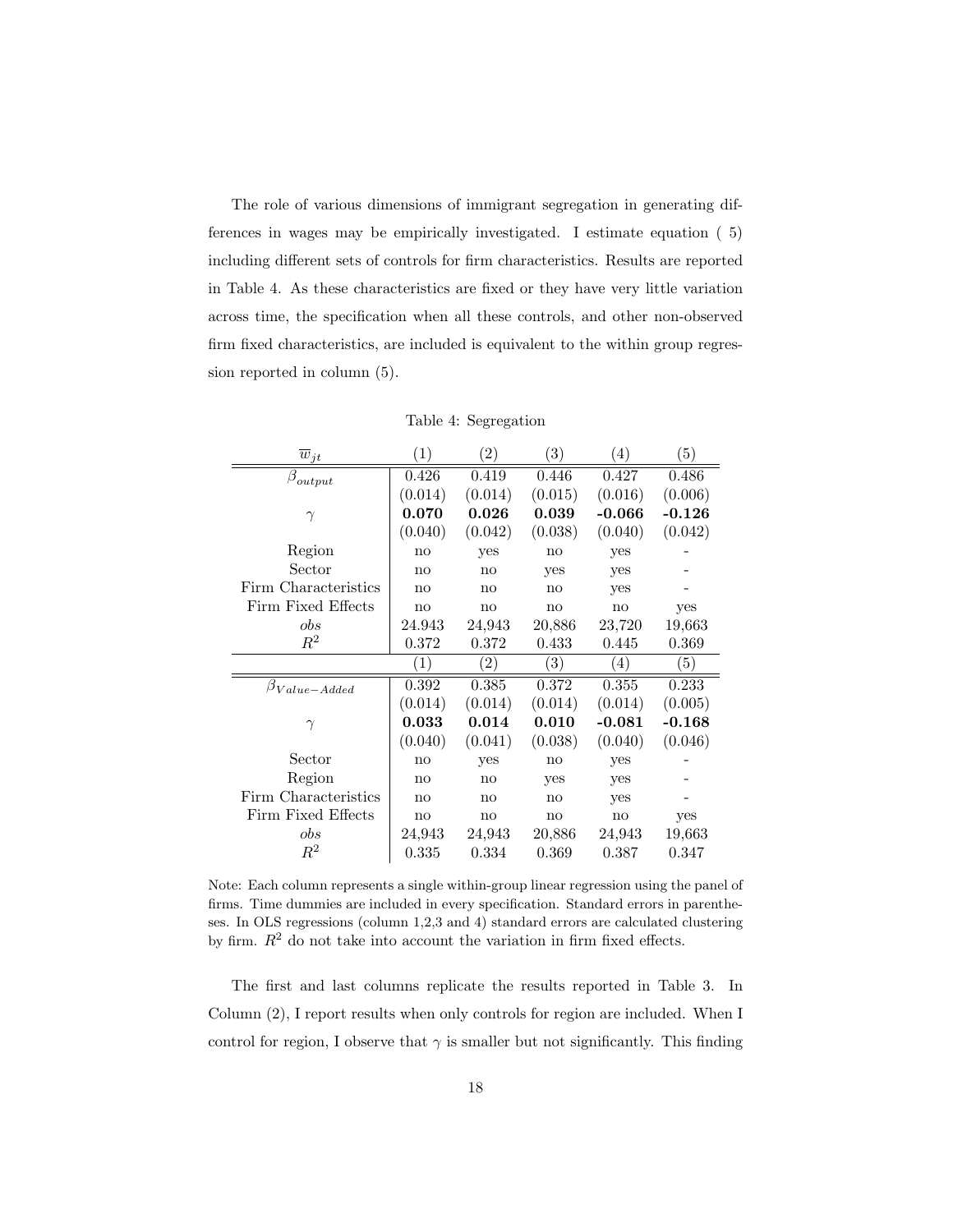connects with Borjas (1999) which argues that immigrants are not randomly assigned to regions, presumably they choose areas which provide them the best opportunities. To find a lower  $\gamma$  when controlling by region is consistent with this assessment, because is telling us that part of this positive premium that immigrants are obtaining is due to their choice of region. Positive segregation in term of region has also been found in Canada by Aydemir and Skuterud (2008).

Column (3) reports results when I only control for Industry. This control may be important if we take into account that the sectoral composition is significantly different across migration status, see Table 2. A comparison of  $\gamma$  from columns (1) and (3) is informative about the effect of the industrial segregation over wages. The difference in  $\gamma$  is -3.1 percent when using output and -2.3 percent when using value-added.<sup>16</sup> The negative difference in  $\gamma$  is providing evidence in favor of positive segregation of immigrants into better industries. There are several studies trying to find what proportion of the gender and racial wage gap is due to interindustry differences in worker composition. For immigrants this literature is smaller, a good example is again Aydemir and Skuterud (2008) with Canadian matched employer-employee data. They surprisingly found that immigrants are employed in industries with slightly lower wage effects.

In Column (4), I present results when region-effects, sector-effects and other firm characteristics are included. I have considered firm size, an indicator of unionization<sup>17</sup> and an indicator that takes the value one if the firm is a singleestablishment. We observe that  $\gamma$  is significantly lower than the one reported in column (1). This finding suggest that the positive wage premium that immigrants are receiving in column (1) is consequence of their choices of sector, regions and firm's type, once we control for them, immigrants receive wages between 7 percent and 8 percent lower than natives.

It is surprising that there is a great part of the wage differential that is not accounted by this "observable" segregation. Comparing  $\gamma$  from columns (4) and

<sup>16</sup>These differences are not significantly different from zero.

<sup>&</sup>lt;sup>17</sup>In the IAB Establishment survey there is an explicit question that ask if the establishment is bound by industry-wide wage agreements, a company agreement concluded by the establishment and trade unions or not bound by collective agreements.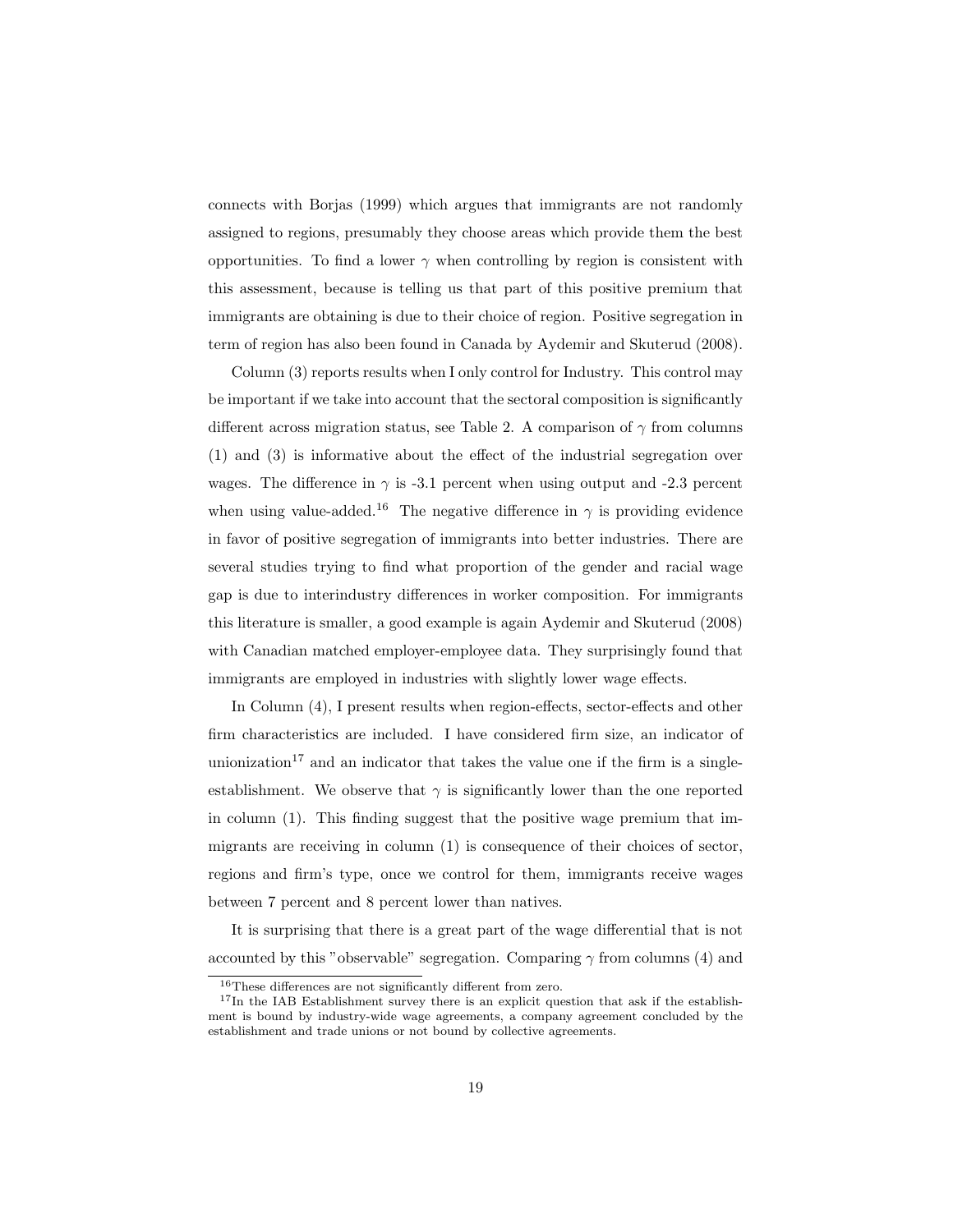(5), we observe that once I control for observable and unobservable firm fixed characteristics the wage premium for immigrants is lower. This difference is significant when using value-added and almost significant when using output. This finding would imply that immigrants are hired in better firms than natives also within each region, sector and firm's characteristics cell. But within the firm, they are receiving wages between 13 percent and 17 percent lower than natives.

A last issue related with segregation is the difference between segregation among establishment and segregation within establishments. I have referred to segregation meaning segregation among establishments.  $\gamma$ , the measure of discrimination considered in this paper, capture both direct wage discrimination and segregation within establishments. In general firms cannot have explicit differences in wage policies towards different groups but they are allowed to have as many occupations, and wage categories, as they need and hence to concentrate some group to specific wage categories that is conceptually equivalent to set discriminatory wages, but harder to be proved. In this paper I skip this debate, and both sources of within-firm wage-differences are considered discrimination.

#### 5.2 Worker's types

These results have been obtained using firm level data, hence I cannot include a broad set of variables to characterize workers. This may involve a problem meanwhile this method may be capturing different wage policies towards other groups that correlate with the migration status. To illustrate this point, let me assume that immigrants are not discriminated but women are, as the gender composition is significantly different between natives and immigrants<sup>18</sup>, I would find that immigrants are receiving higher salaries than natives.

In Table 2, I show that the migration status is highly correlated with gender and job-qualification. To asses the importance of this issue I estimate the model controlling for gender and job qualification.

Gender Composition: To analyze if previous results are driven by gender <sup>18</sup>See Table 2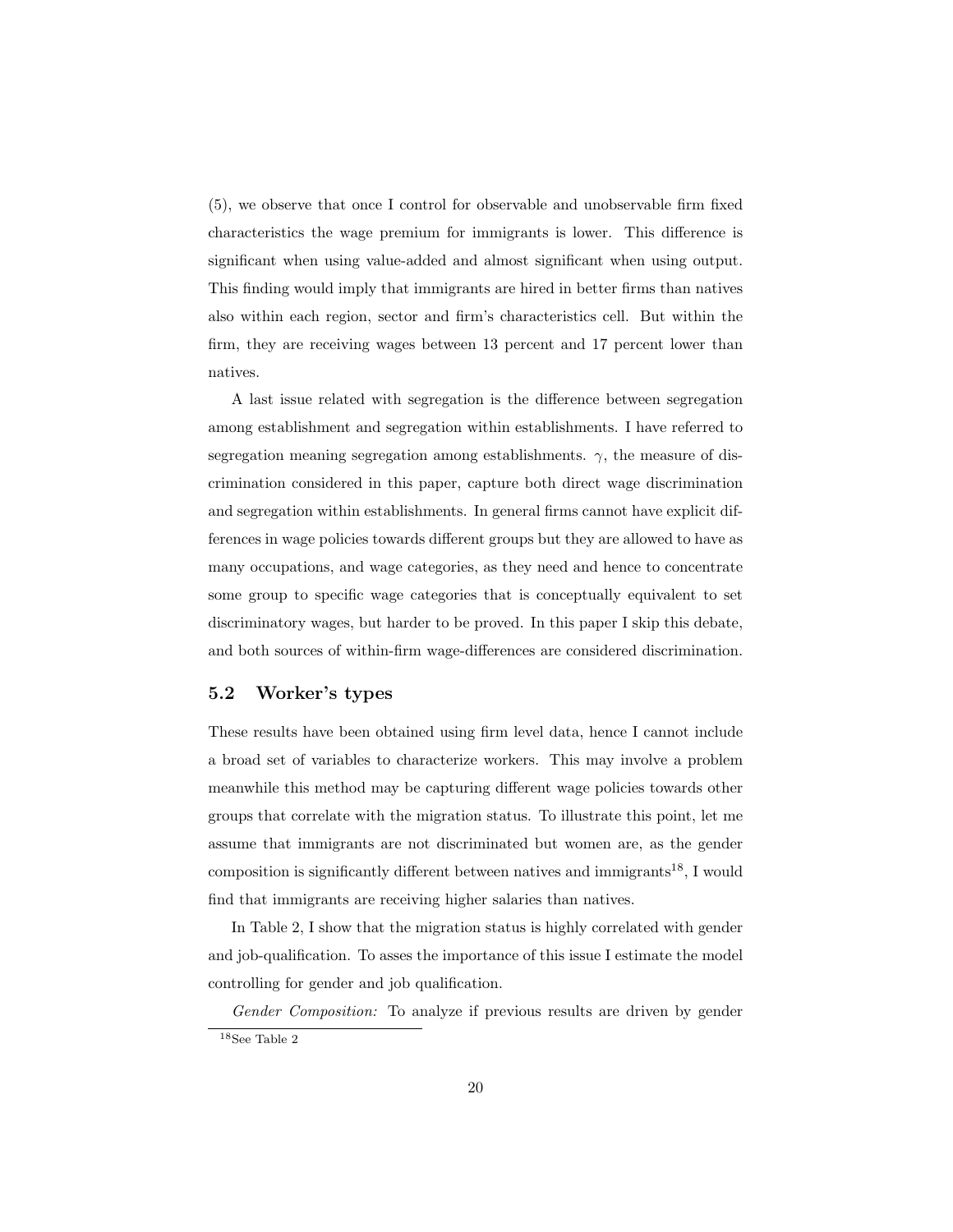composition differences, I estimate equation (5) but decomposing the workforce into four groups in terms of migration status and gender:

$$
\bar{w}_{jt} = \alpha_j + \beta \bar{p}_{jt} + \gamma_{IM} P_{jt}^{IM} + \gamma_{NW} P_{jt}^{NW} + \gamma_{IW} P_{jt}^{IW} + \bar{\epsilon}_{jt},
$$
(6)

where  $P_{jt}^{IM}$  is the proportion of immigrant-males in firm j at time t,  $P_{jt}^{NW}$  is the proportion of native-females and  $P_{jt}^{IW}$  is the proportion of immigrant-females.

| $w_{it}$             | OUTPUT     | <b>VALUE-ADDED</b> |
|----------------------|------------|--------------------|
|                      | 0.486      | 0,233              |
|                      | (0.006)    | (0.005)            |
| $\gamma_{IM}$        | $-0.087$   | $-0,133$           |
|                      | (0.053)    | (0.058)            |
| $\gamma_{NW}$        | $-0.078$   | $-0,039$           |
|                      | (0.032)    | (0,035)            |
| $\gamma_{IW}$        | $-0.283$   | $-0,271$           |
|                      | (0.071)    | (0.077)            |
| <b>FIXED EFFECTS</b> | <b>YES</b> | <b>YES</b>         |
| OBS,                 | 24,943     | 24,943             |
| $R^2$                | 0.3829     | 0.3452             |

Table 5: Migration and Gender

Note: Each column represents a single within-group linear regression using the panel of firms. Male-Natives are the reference group. Time Dummies are included in every specification. Standard errors in Parentheses.  $R^2$  do not take into account the variation in firm fixed effects.

Results are presented in Table 5. We observe that male immigrants receive wages between 9 percent and 13 percent lower than male natives and female immigrants receive wages between 20 percent and 23 percent lower than female natives. Women are receiving lower wages that men. This difference ranges between 4 percent and 8 percent for natives but it is not always significant. This findings are consistent with the results presented in Bartolucci (2009), where estimating and a structural model to study gender wage gaps with the same data-set, women are not found to have significantly lower bargaining power in all the sectors.

Skilled-Unskilled CompositionTo understand if previous results are driven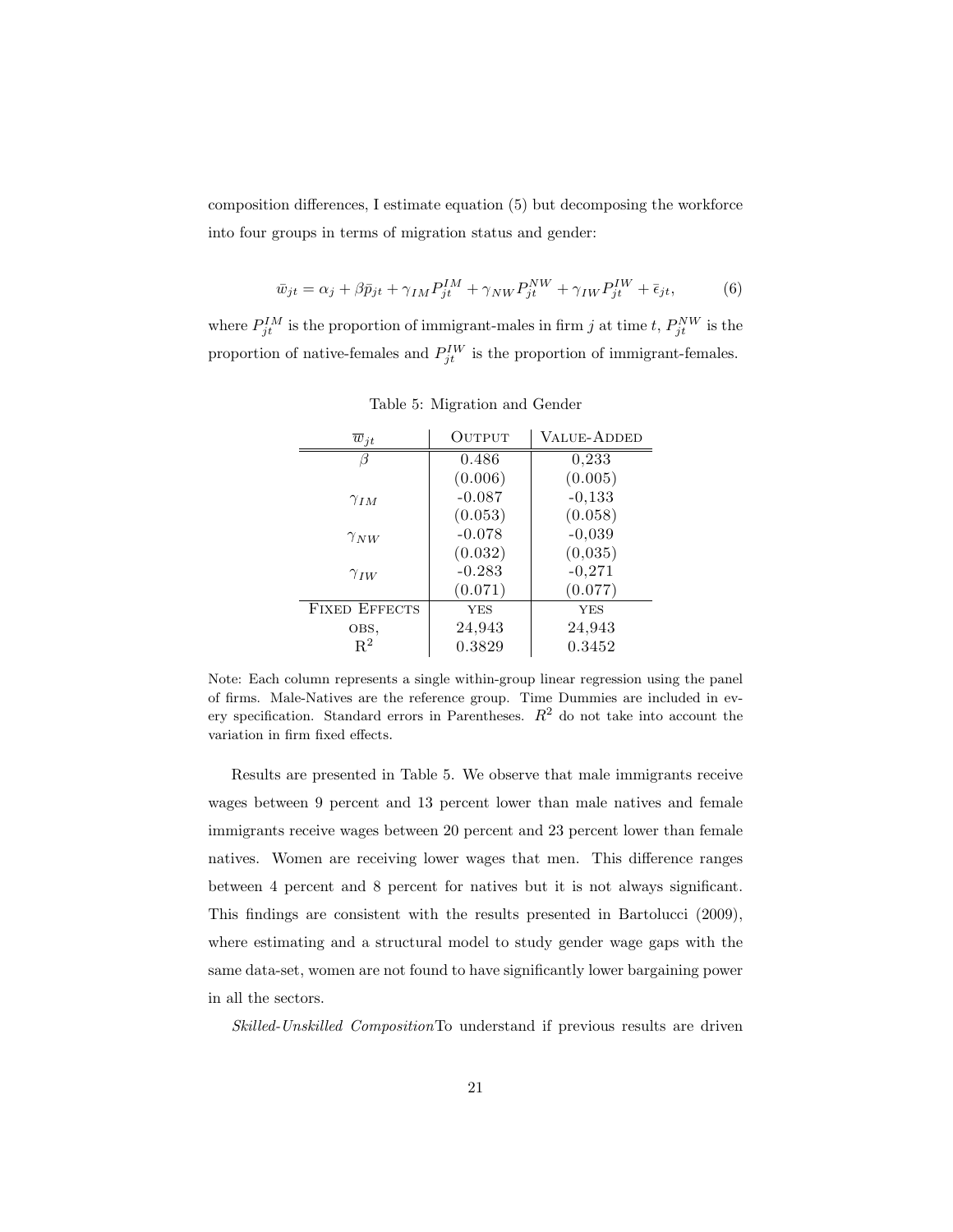by job-qualification composition, I estimate equation (5) also decomposing the workforce into four groups in terms of migration status and job-qualification:

$$
\bar{w}_{jt} = \alpha_j + \beta \bar{p}_{jt} + \gamma_{IS} P_{jt}^{IS} + \gamma_{NU} P_{jt}^{NU} + \gamma_{IU} P_{jt}^{IU} + \bar{\epsilon}_{jt},\tag{7}
$$

where  $P_{jt}^{IS}$  is the proportion of skilled-immigrants in firm j at time t,  $P_{jt}^{NU}$ is the proportion of unskilled-natives and  $P_{jt}^{IU}$  is the proportion of unskilledimmigrants. The reference group are the natives in skilled occupations. Results are presented in Table 6.

| $\overline{w}_{it}$ | OUTPUT     | <b>VALUE-ADDED</b> |
|---------------------|------------|--------------------|
|                     | 0.478      | 0,228              |
|                     | (0.006)    | (0.005)            |
| $\gamma_{IS}$       | 0.266      | 0,355              |
|                     | (0.106)    | (0.115)            |
| $\gamma_{NU}$       | 0,272      | 0,453              |
|                     | (0.032)    | (0.035)            |
| $\gamma_{II}$       | $-0,105$   | $-0,109$           |
|                     | (0.046)    | (0.050)            |
| <b>FIXED EFFECT</b> | <b>YES</b> | <b>YES</b>         |
| OBS,                | 24,943     | 24,943             |
| $\mathbf{R}^2$      | 0.3829     | 0.316              |

Table 6: Migration and Job-Qualification

Note: Each column represents a single within-group linear regression using the panel of firms. Skilled-Natives are the reference group. Time dummies are included in every specification. Standard errors in Parentheses.  $R^2$  do not take into account the variation in firm fixed effects..

We observe that skilled-immigrants surprisingly receive salaries higher than skilled natives and that unskilled immigrants receive wages significantly lower than unskilled-natives. It is noteworthy that although unskilled workers receive wages 40 percent lower than skilled ones<sup>19</sup>, once I control for productivity, native-unskilled workers have a positive wage differential, receiving wages that are 35 percent higher that native workers with equivalent productivity, in skilled occupations. This finding is also consistent with Bartolucci (2009), where un-

<sup>&</sup>lt;sup>19</sup>The conditional mean of wages is 40.9 percent higher for skilled workers than for unskilled ones. See table (8) in the Appendix.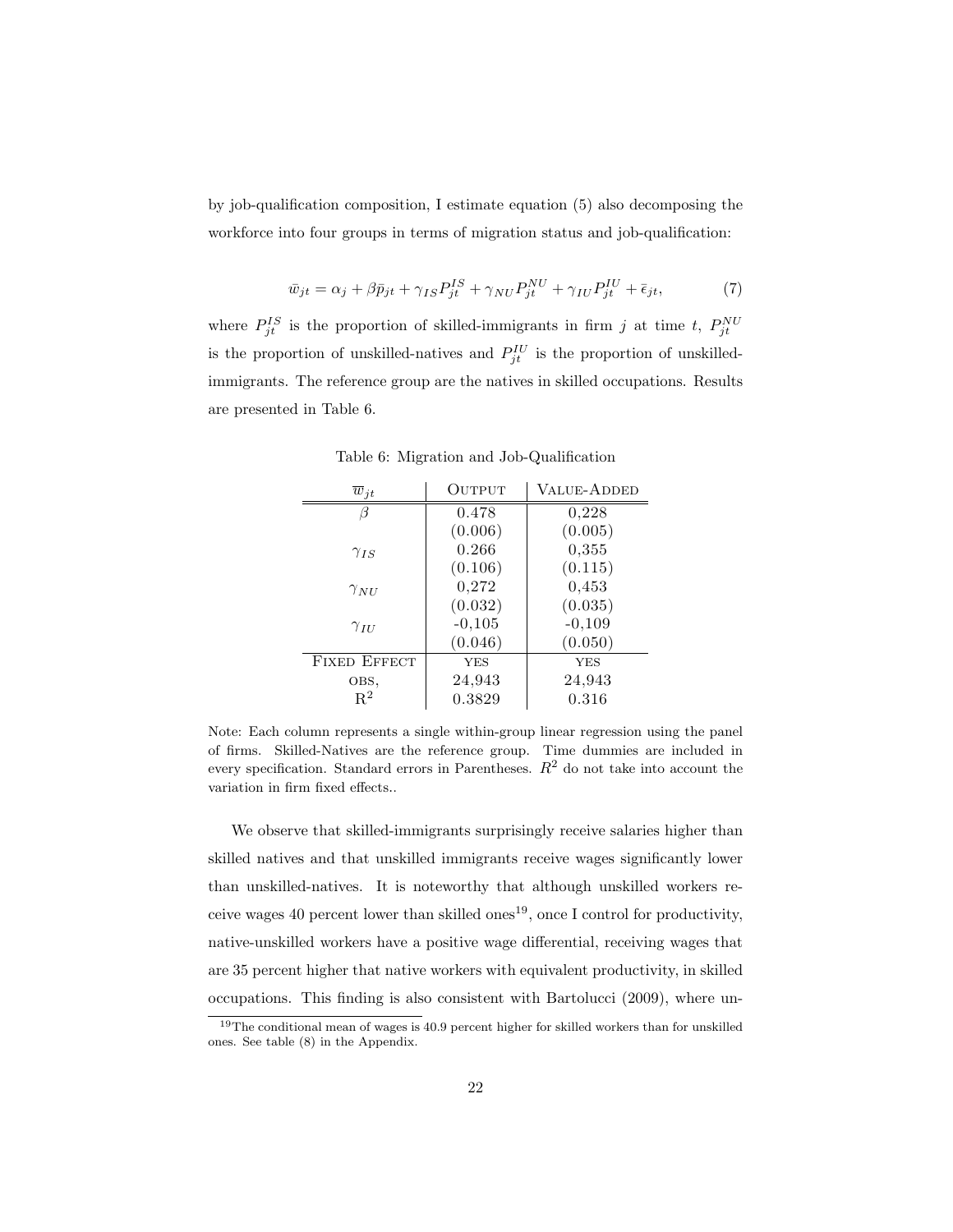skilled workers are found to have higher bargaining power in every sector, for both, women and men.<sup>20</sup>

## 6 Testing implications of Discrimination models

Other interesting feature of this approach is that I can estimate (5) with firm specific  $\gamma$ . Hence I have a firm specific measure of wage discrimination against immigrants and I can look for evidence of different discrimination models, testing for their implications.

There are two mains branches in the theoretical discrimination literature: Taste Based Discrimination and Statistical Discrimination. These models emphasize two broad types of discrimination. The first is prejudice, which Gary Becker (1971) formalizes as a "taste" by at least some members of the majority group against interacting with members of the minority group. The second is statistical discrimination by employers in the presence of imperfect information about the skills or behavior of members of the minority group. Even though it is difficult to clearly distinguish between different theoretical hypotheses, some lessons can be drawn.

Becker and many others have discussed the fact that his model implies that discriminating employers earn lower profits than non-discriminators, since the non-discriminators will pay less for their labor by hiring discriminated workers. This implication may be directly tested in this framework. If taste-based discrimination were the true model we should observe a positive correlation between the  $\gamma's$  and firm profits.

The first papers discussing statistical discrimination were Phelps (1972) and Arrow (1973). The basic premise of this literature is that firms have limited information about the skills and turnover propensity of applicants, hence they have an incentive to use easily observable characteristics such as race or gender to "statistically discriminate" among workers if these characteristics are

 $^{20}$ I cannot conclude that skilled workers are being discriminated because I am basically comparing different jobs.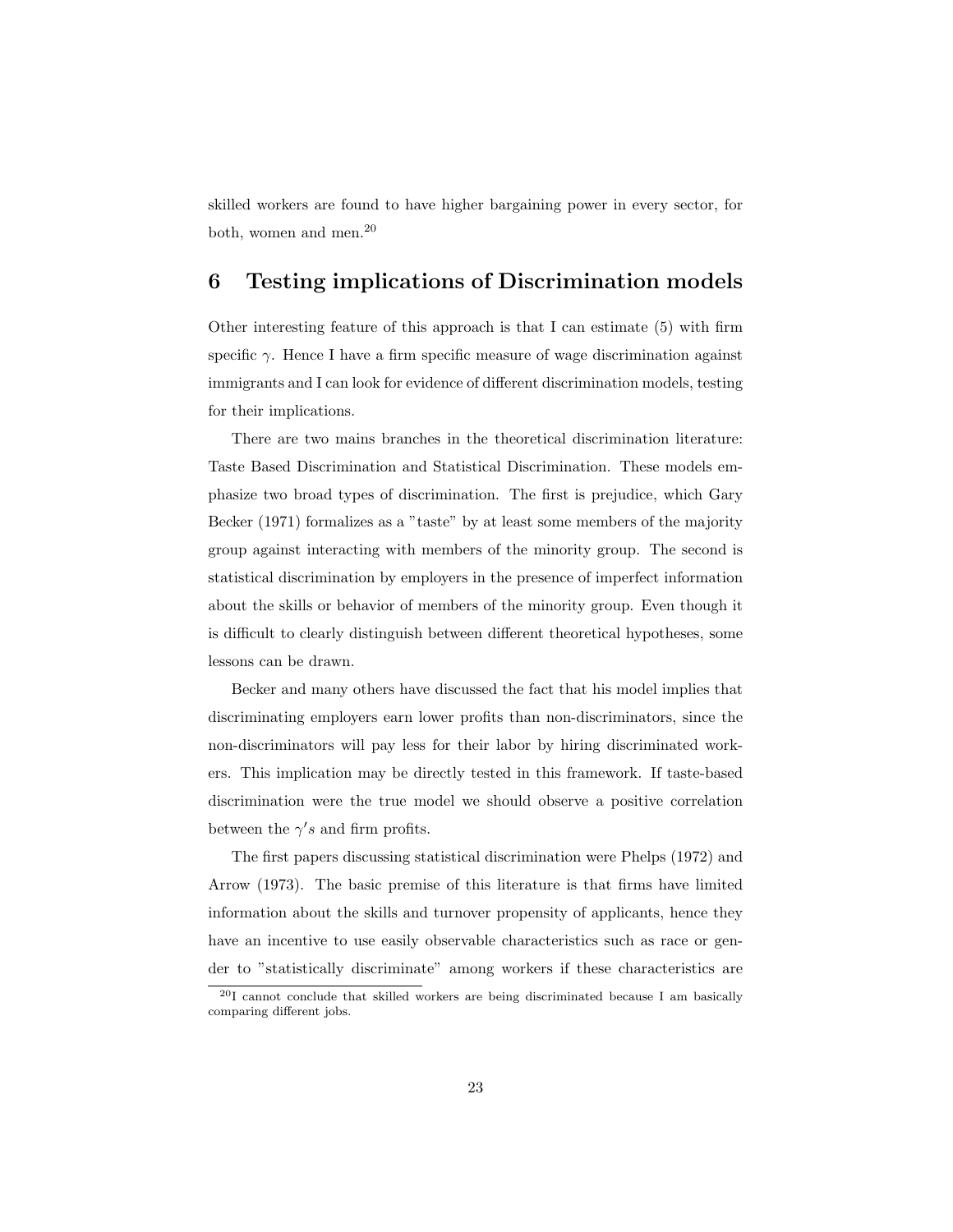correlated with performance<sup>21</sup>. There are two main branches in the statistical discrimination literature.

The first one investigate whether biased racial and gender stereotypes might be self confirming when the payoff for hard-to-observe worker investments depends on employer beliefs. Therefore an a priori unfounded belief about a group performance may be a posteriori confirmed. This issue, that was mainly addressed by Arrow (1973) and Coate and Loury (1993), is not analyzed in this paper because it should be captured controlling for productivity.

The second branch concerns the consequences of group differences in the precision of the information that employers have about individual productivity. It was mainly developed by Aigner and Cain (1977) with subsequent papers by Lundberg and Startz (1983) and Lundberg (1991). If this is true, and assuming that the signal that the firm extracts to infer productivity is more precise when the tenure increases, we should observe a positive correlation between tenure and the discrimination parameter  $\gamma$ .

Having firm specific discrimination parameters also allow us to have a better understanding of immigrant self selection into less discriminatory employers. If there is self-selection of immigrants into these employers, the expected value of  $\gamma_i$  obtained here should be different from  $\gamma$  obtained in the previous section.

To estimate firm specific discrimination parameters I follow Arellano and Bonhomme (2008). I estimate equation (5) in two simple steps: I firstly obtain the common parameters as follows: I regress the residual of firm specific regressions of the total wage bill and the variables with constants coefficients, on the proportion of immigrants and a constant term:

$$
Q_j \bar{w}_{j,t} = (Q_j \overline{Z}_{j,t})' \delta + Q_j \epsilon_{jt},
$$

where  $Q_j = (I_{Tj} - X_j(X_j'X_j)^{-1}X_{ji}), X_j$  is a  $2 \times T_j$  matrix with a column of ones that identifies the firm fixed effect and a column with the firm proportion of immigrants,  $T_j$  the individual length of the panel (As my data-set is an

<sup>21</sup>Although it is illegal to make hiring, pay, or promotion decisions based on predictions about worker performance by gender or migration status, such behavior would be hard to detect in many circumstances.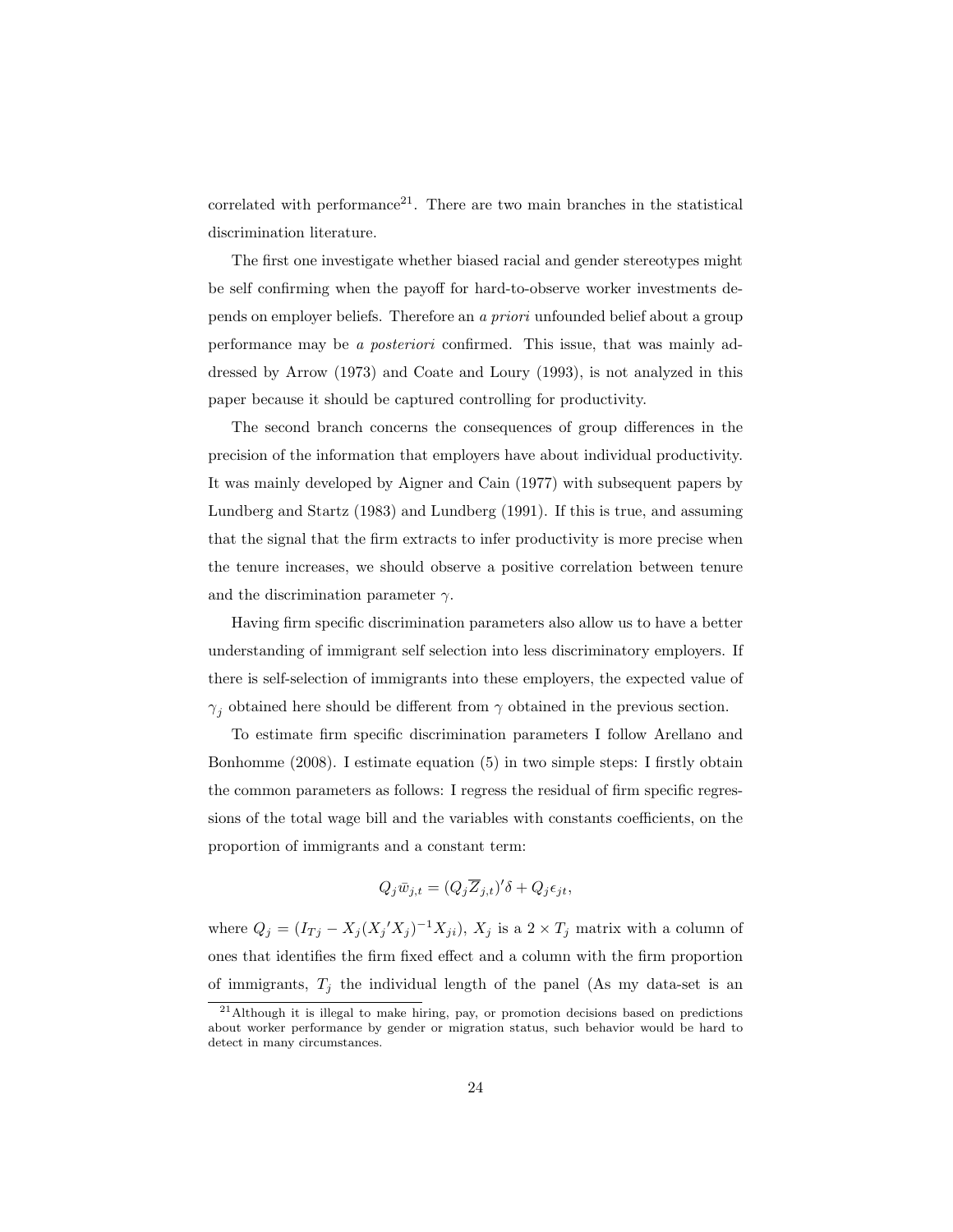unbalanced panel  $T$  is firm-specific) and  $Z_j$  is a matrix that contains those variables with constant coefficients, that are time dummies, output, value added or total number of workers depending on the specification.

Once I have estimated  $\delta$ ,  $\gamma_j$  is easily recovered:

$$
\begin{pmatrix} \alpha_j \\ \hat{\gamma}_j \end{pmatrix} = X_j (X_j' X_j)^{-1} (\bar{w}_{j,t} - Z'_j \delta) = \gamma_j + X_j (X_j' X_j)^{-1} \epsilon_{jt}.
$$

Note that the estimated firm-specific fixed effect as the firm specific discrimination parameter are equal to the true parameters plus a term that is  $O(1/T_j^{0.5})$ . See Arellano and Bonhomme (2008) for more details.

| $\overline{w}_{jt}$              |            | $\left(1\right)$ |            | $\left( 2\right)$ |
|----------------------------------|------------|------------------|------------|-------------------|
| $\beta_{output}$                 | 0,455      |                  |            |                   |
|                                  | (0.009)    |                  |            |                   |
| $\beta \overline{Value - added}$ |            |                  | 0.175      |                   |
|                                  |            |                  | (0,006)    |                   |
| <b>SECOND STAGE REGRESSIONS</b>  | $\alpha_i$ | $\gamma_i$       | $\alpha_i$ | ${\gamma}_i$      |
| <b>PROFITS</b>                   | $-2.83$    | 2.16             | $-2.88$    | 2.15              |
|                                  | (0.99)     | (13.30)          | (1.02)     | (14.17)           |
| TENURE OF IMMIGRANTS             | 0.013      | $-0.211$         | 0.019      | $-0.203$          |
|                                  | (0.008)    | (0.11)           | (0.008)    | $(-0.117)$        |
| PROPORTION OF IMMIGRANTS         | 0.013      | 5.233            | $-0.154$   | 7.88              |
|                                  | (0.290)    | (3.90)           | (0.299)    | (4.15)            |
| <b>UNIONIZED WORKFORCE</b>       | 0.183      | 0.932            | $-0.088$   | 0.217             |
|                                  | (0.099)    | (1.33)           | (0.102)    | (1.42)            |
| <b>SINGLE ESTABLISHMENT</b>      | $-0.151$   | 1,458            | $-0,324$   | 1.71              |
|                                  | (0.095)    | (1.28)           | (0.098)    | (1.36)            |
| CONSTANT                         | 1.66       | $-1.06$          | 4.84       | $-0.73$           |
|                                  | (0.358)    | (4.81)           | (0.369)    | (5.13)            |
| <b>OBSERVATIONS</b>              | 1,964      |                  |            | 1,964             |

Table 7: Wage Setting Equation with Random Coeficcients

Note: Time & sector dummies included. Std. Errors in parentheses

Results are presented in Table 7. The second step is mostly imprecise. I find that the firm fixed effect is negatively correlated with the firm profit. As this fixed effect represent wages, given productivity this finding is not surprising. Although it has a coefficient marginally significant when using output as a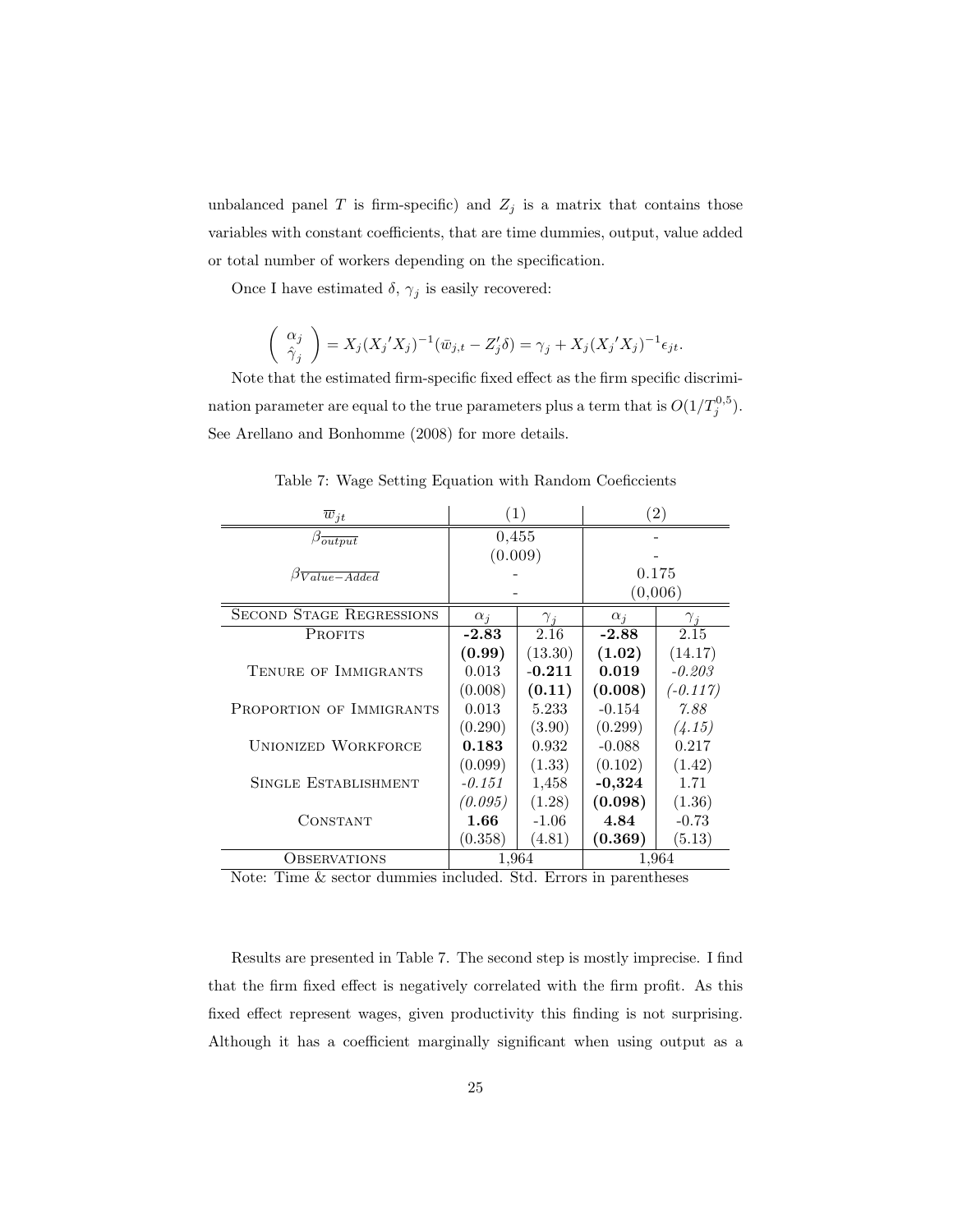measure of productivity, single establishment are in general lower payers. Firm with unionized workforce have higher fixed effect, this is not found when using value added.

I finally regress the firm specific discrimination parameter in the firm's mean profits and the firm's mean tenure of immigrants in order to look for evidence in favor of the most popular discrimination theories: Taste based discrimination and Statistical Discrimination. Profits have positive correlation with the discrimination parameter, that means that firms with higher profit discriminate less, as predicted by the taste-based discrimination literature. I find that the mean-tenure of immigrants in the firm is negatively and significantly associated with the discrimination parameter. I find that these firms with higher immigrant's tenure, where differences in the precision of the productivity signal should be less significant, are discriminating more. This may be understood as evidence against the statistical discrimination literature.

## 7 Conclusion

The Hellerstein and Neumark strategy has been found to be a very direct and popular method to detect wage discrimination using matched employeremployee data but it may produce biased estimates whenever there is not perfect competition in the labor market or when the discriminated group is segregated into good or bad firms. The purpose of this paper is to develop a test for wage discrimination that completes the Hellerstein and Neumark (1999) approach. To do this I propose a wage setting equation at the firm level that exploits changes in productivity and changes in the native-immigrant composition within firm across time to have identification of different wage policies toward those groups. Using Matching Employer-Employee data form Germany I show that this bias is empirically significant when analyzing discrimination against immigrants.

I find that Immigrants are suffering wage discrimination. Depending on which measure of productivity is used, discrimination ranges between 12.8 percent and 16.8 percent. This finding is surprising if we take into account that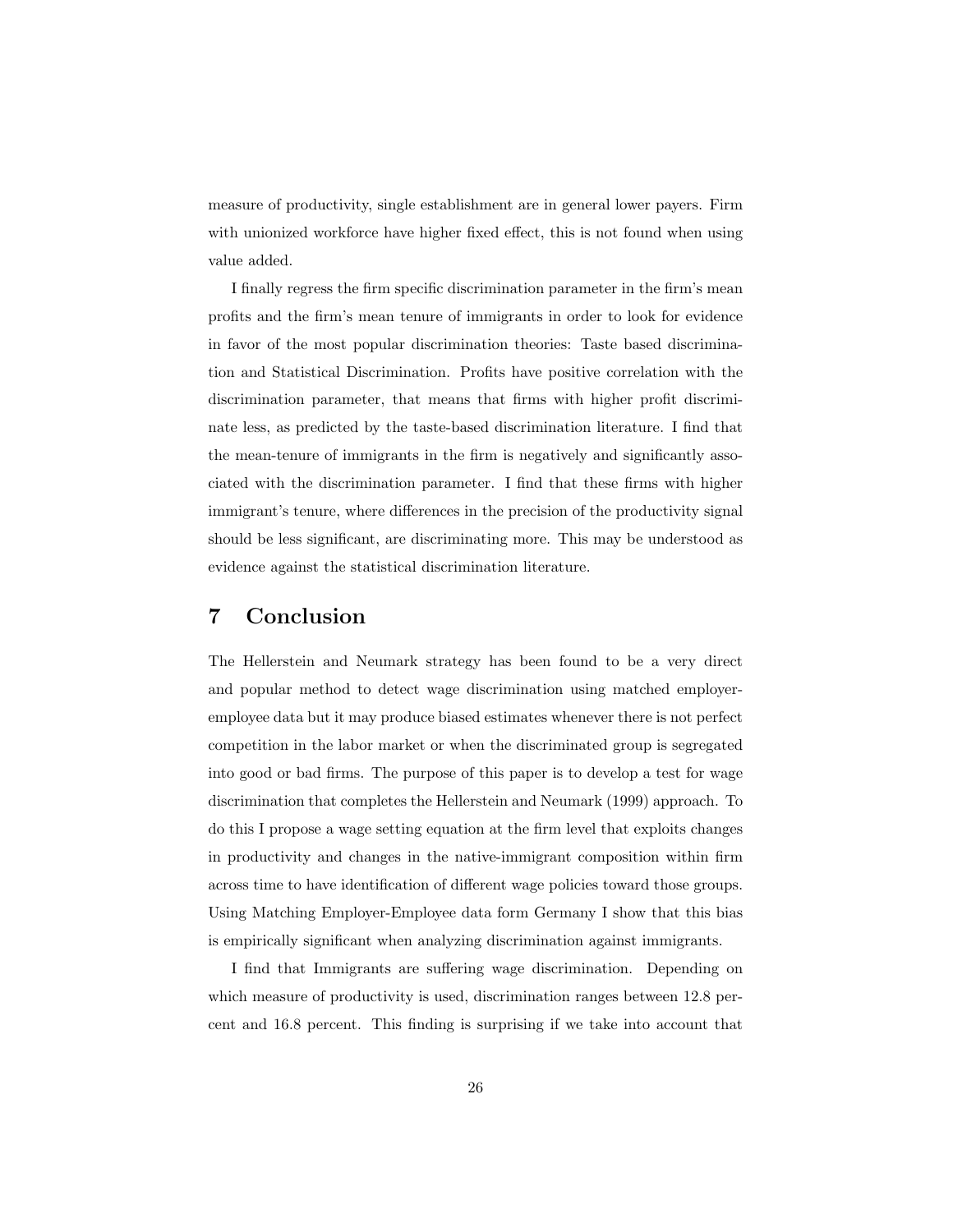both the traditional approach and the Hellerstein and Neumark (1999) approach conclude that immigrants are not receiving significantly lower wages in Germany.

The elasticity of wages to productivity is significantly different from one and hence assuming wages equal to productivity may be dangerous. Although the reduced-form wage setting equation is very simple, it has an acceptable fit of the wage data and without controlling for firm fixed characteristics, I obtain similar results to those that would be obtained with employee-level data. When estimating by OLS, discrimination was found to be significantly lower, which gives evidence of positive segregation of immigrants into good firms. To understand the nature of this segregation I included different set of controls and I found that most of the segregation is accounted by differences in region, sector and firm size.

I find that female-immigrants are more discriminated than male ones. They receive wages between 20 and 23 percent lower than female natives while male immigrants receive wages between 9 and 13 percent lower than male natives. Unskilled immigrants receive salaries lower than unskilled natives but skilled immigrants receive higher wages than skilled natives.

I do not find significant evidence of immigrants moving to those less discriminatory firms neither significant evidence in favor of a taste-based discrimination model but I do find evidence against a statistical discrimination model.

## A Mean of log-productivity and log of mean productivity

As It is not possible recover the mean of log-productivity using output data, nor through a production function, I use the log of the mean productivity. In the specification shown in section 3, I need the mean log-productivity but with the production function estimations I can only have the log-mean of productivity.

To work with variables in logs have some desirable features: Firstly Labor economist have generally thought on wages as a log-normal variable. Secondly  $\gamma$ , the discrimination parameter, has a better interpretation as proportional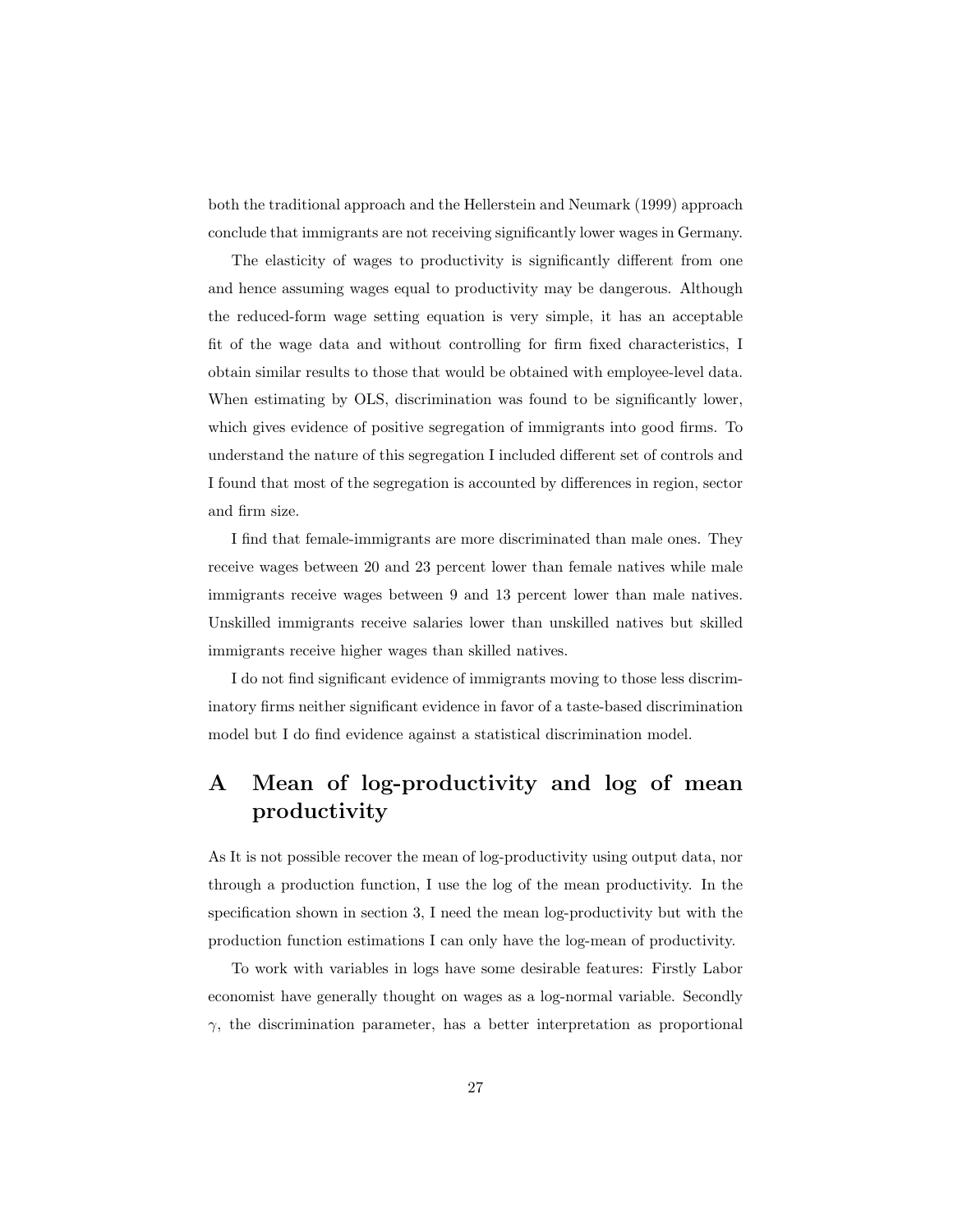premium.

Assuming that wages and productivity are log-normally distributed, it is possible to correct for the differences between the mean of log-productivity and the log-mean of productivity including a measure of the within-firm variance of productivity. Omitting this correction, estimates would be still correct if I assume that this within-firm variance remains constant across time and then these differences become part of the firm fixed effects. The main weakness of this approach is that I have to assume that the firm-specific variance of productivity do not change when composition changes.

For a more robust, and complex, solution to this problem, I can rearrange equation (1):

$$
W_{ijt} = e^{\alpha_j} (P_{ijt})^{\beta} (\gamma)^{I_i} e^{\varepsilon_{ijt}},
$$

and then, solving for  $P_{ijt}$ .

$$
P_{ijt} = e^{(\alpha_j/\beta)} (W_{ijt})^{(1/\beta)} (\gamma/\beta)^{I_i} e^{(\varepsilon_{ijt}/\beta)}.
$$

Aggregating within firm:

$$
\bar{P}_{ijt} = e^{(\alpha_j/\beta)} \sum_{i \in j} (W_{ijt})^{(1/\beta)} (\gamma/\beta)^{I_i} e^{(\varepsilon_{ijt}/\beta)}.
$$

This can not be estimated directly, because  $W_{ijt}$  is endogenous to the model and it is then correlated with the error term  $\varepsilon_{ijt}$ . But the wage setting equation provides me proper instruments as  $\bar{P}_{ijt}$  and  $I_i$  to estimate it by GMM. This alternative is one of the main point in the research agenda.

## B Detecting Discrimination - Traditional Approach

In order to compare different strategies to detect wage discrimination. I perform the traditional approach using Mincer-type wage equations. As it can be seen in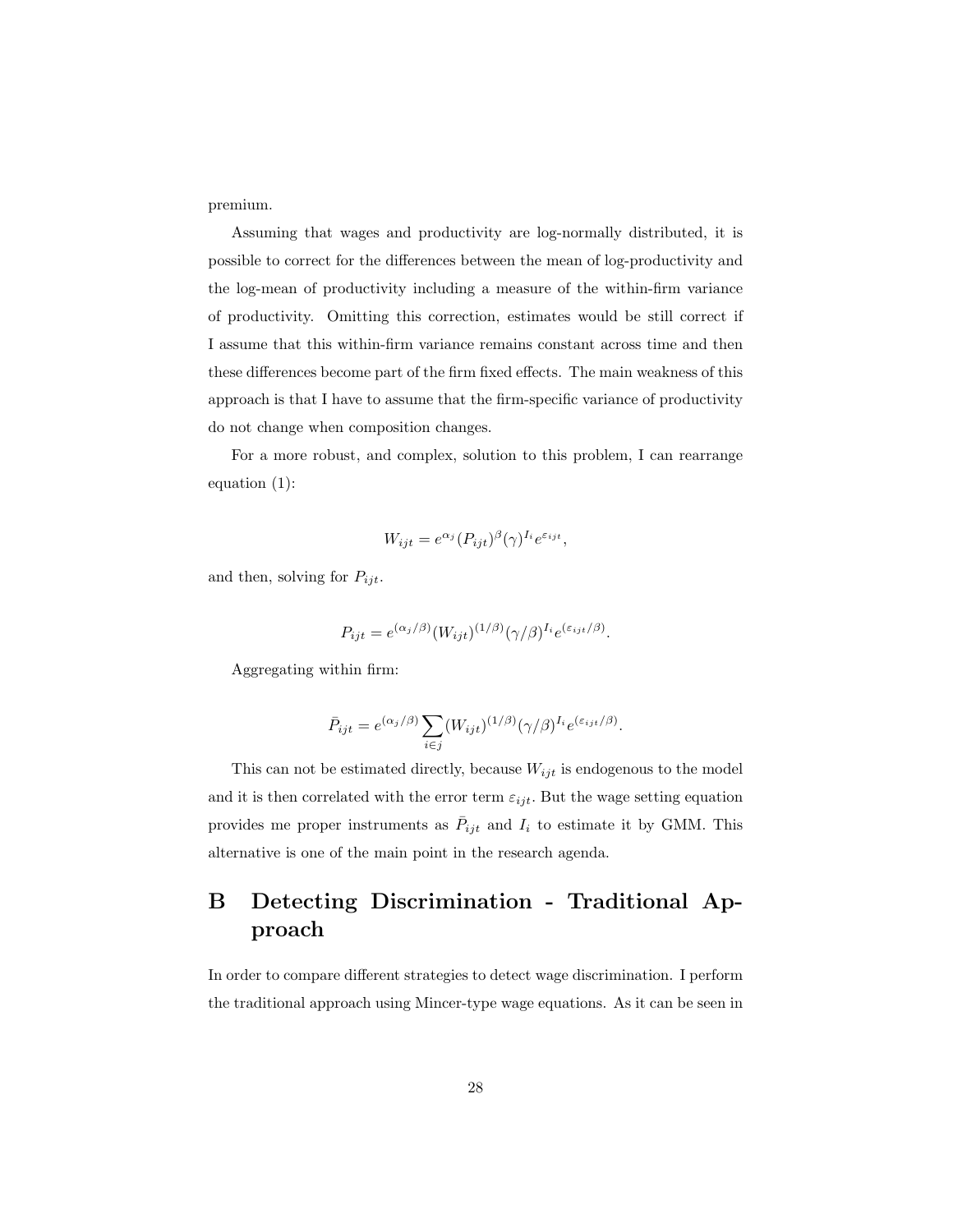Table 8, immigrants have positive wage differentials. Controlling for observed characteristics, they receive wages, on average, 7.2 percent higher than natives.

#### Oaxaca-Blinder Decomposition

Using results presented on Table 8, I perform a Oaxaca-Blinder decomposition which is to simply decompose the wage-gap between differences in observable and unobservable characteristics.

Oaxaca-Blinder decomposition's results are presented in Table 9. The counterfactual immigrants mean-wage has to be interpreted as the mean-wage that immigrants would have if they had the native's distribution of observable characteristics. Therefore the difference between the counterfactual immigrants meanwage and the observed immigrants mean-wage is the portion of the gap that is due to differences in observable characteristics.

The portion of the unconditional wage-gap that is not accounted for observable characteristics has usually been interpreted as wage discrimination. In this case I would have that immigrants are not being discriminated. They are receiving wages 2 percent higher than similar natives.

## C Detecting Discrimination - Hellerstein and Neumark (1999) Approach

In order to compare my results with results found using the Hellerstein and Neumark (1999) approach to detect wage discrimination using my data-set, I estimate the firm production function and the firm wage equation. The production function is given by:

$$
Ln(Y_{jt}) = const. + \alpha_k Ln(K_{jt}) + \alpha_l Ln(L_{jt}^Q),
$$
\n(8)

using firm level data, where  $Y_{jt}$  is the value added by firm j at time t,  $K_{jt}$  is depreciated capital<sup>22</sup> of firm j at time t, and  $L_{jt}^Q$  is the quality adjusted labor

 $22$ The survey gives information about investment made to replace depreciated capital. Assuming that a constant fraction (d) of capital depreciates by unit of time:  $K_{jt}^d = d \times K_{jt} \Rightarrow$  $\log(K_{jt}^d) = \log(d) + \log(K_{jt})$ . Therefore  $\alpha_k \log(d)$  goes to the constant term.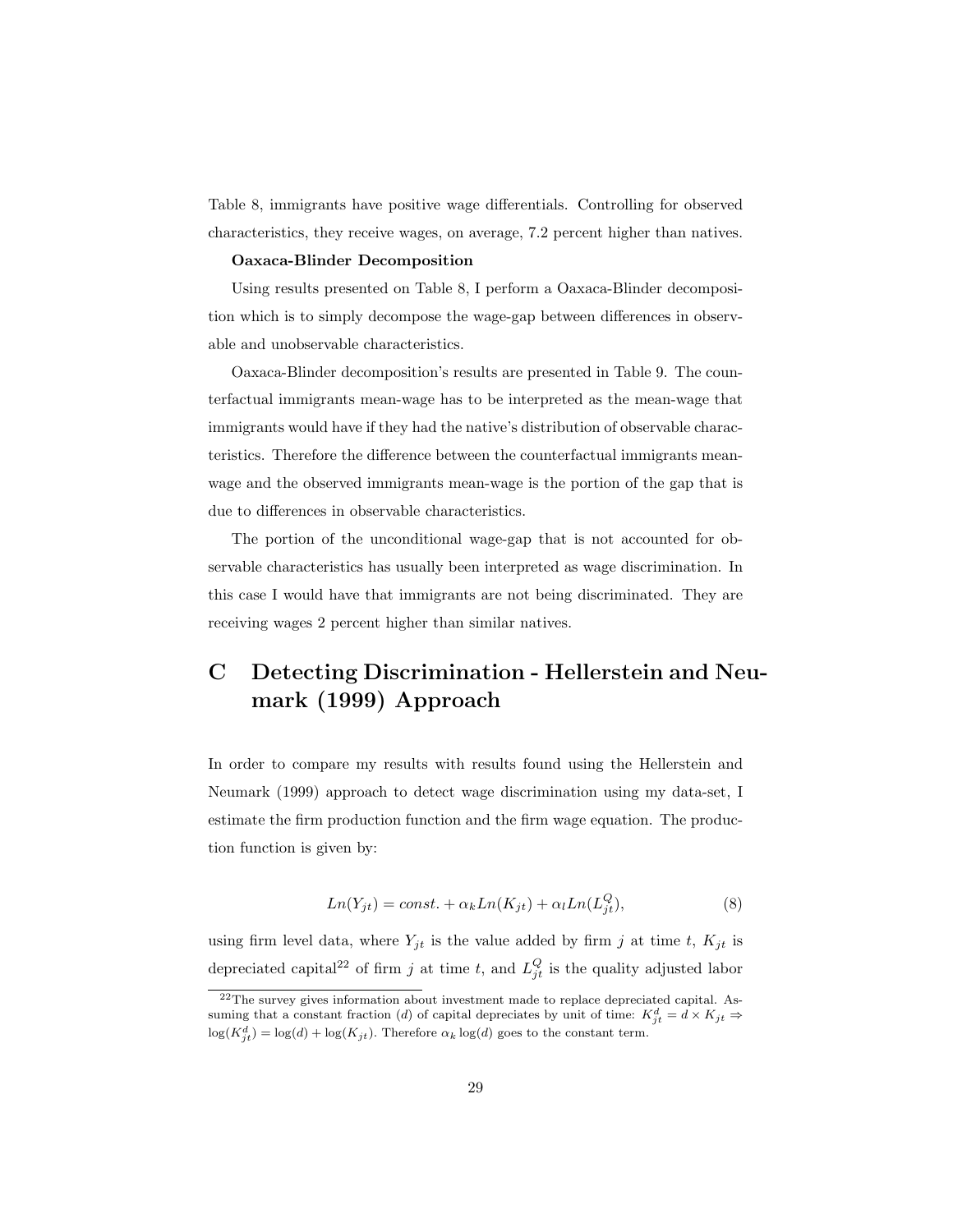|                                 | <b>GENERAL</b> | <b>NATIVES</b> | <b>IMMIGRANTS</b> |
|---------------------------------|----------------|----------------|-------------------|
| <b>SEX</b>                      | $-0.185$       | $-0.186$       | $-0.150$          |
|                                 | (0.0004)       | (0.0003)       | (0.0009)          |
| <b>IMMIGRANT</b>                | 0.072          |                |                   |
|                                 | (0.0004)       |                |                   |
| AGE                             | 0.061          | 0.065          | 0.035             |
|                                 | (0.0001)       | (0.0001)       | (0.0003)          |
| <b>PRIMARY EDUCATION</b>        | 0.237          | 0.241          | 0.204             |
|                                 | (0.0008)       | (0.0004)       | (0.0008)          |
| <b>COLLEGE</b>                  | $-0.246$       | $-0.246$       | $-0.202$          |
| (INCOMPLETE)                    | (0.0009)       | (0.0009)       | (0.0025)          |
| <b>TECHNICAL COLLEGE</b>        | 0.370          | 0.376          | 0.314             |
| $\left(\text{COMPLETED}\right)$ | (0.0007)       | (0.0007)       | (0.0026)          |
| <b>COLLEGE</b>                  | 0.583          | 0.588          | 0.516             |
|                                 | (0.0008)       | (0.0008)       | (0.0033)          |
| <b>UNIVERSITY DEGREE</b>        | 0.709          | 0.716          | 0.648             |
|                                 | (0.0007)       | (0.0007)       | (0.0023)          |
| <b>TENURE</b>                   | 0.020          | 0.020          | 0.014             |
|                                 | (0.0001)       | (0.0001)       | (0.0002)          |
| <b>EXPERIENCE</b>               | 0.026          | 0.025          | 0.033             |
|                                 | (0.0001)       | (0.0001)       | (0.0002)          |
| <b>SKILLED</b>                  | 0.407          | 0.411          | 0.357             |
|                                 | (0.0010)       | (0.0010)       | (0.0055)          |
| PART-TIME JOBS                  | $-0.696$       | $-0.703$       | $-0.616$          |
|                                 | (0.0004)       | (0.0004)       | (0.0013)          |
| CONSTANT                        | 2.381          | 2.319          | 2.894             |
|                                 | (0.0019)       | (0.0020)       | (0.0031)          |
| PSEUDO R2                       | 46.5%          | $50.8\%$       | $46.3\%$          |
| <b>OBSERVATIONS</b>             | 13,017,732     | 11,832,370     | 1,185,362         |

Table 8: Mincer Wage Equations - Censored-Normal Regression. Maximum Likelihood Estimates

Note: Each column represents a single Maximum-Likelihhod linear regression using the panel of workers. Standard errors are given in parentheses. Native-men with no formal education in low-qualification occupations are the reference group. Time and Sector Dummies included.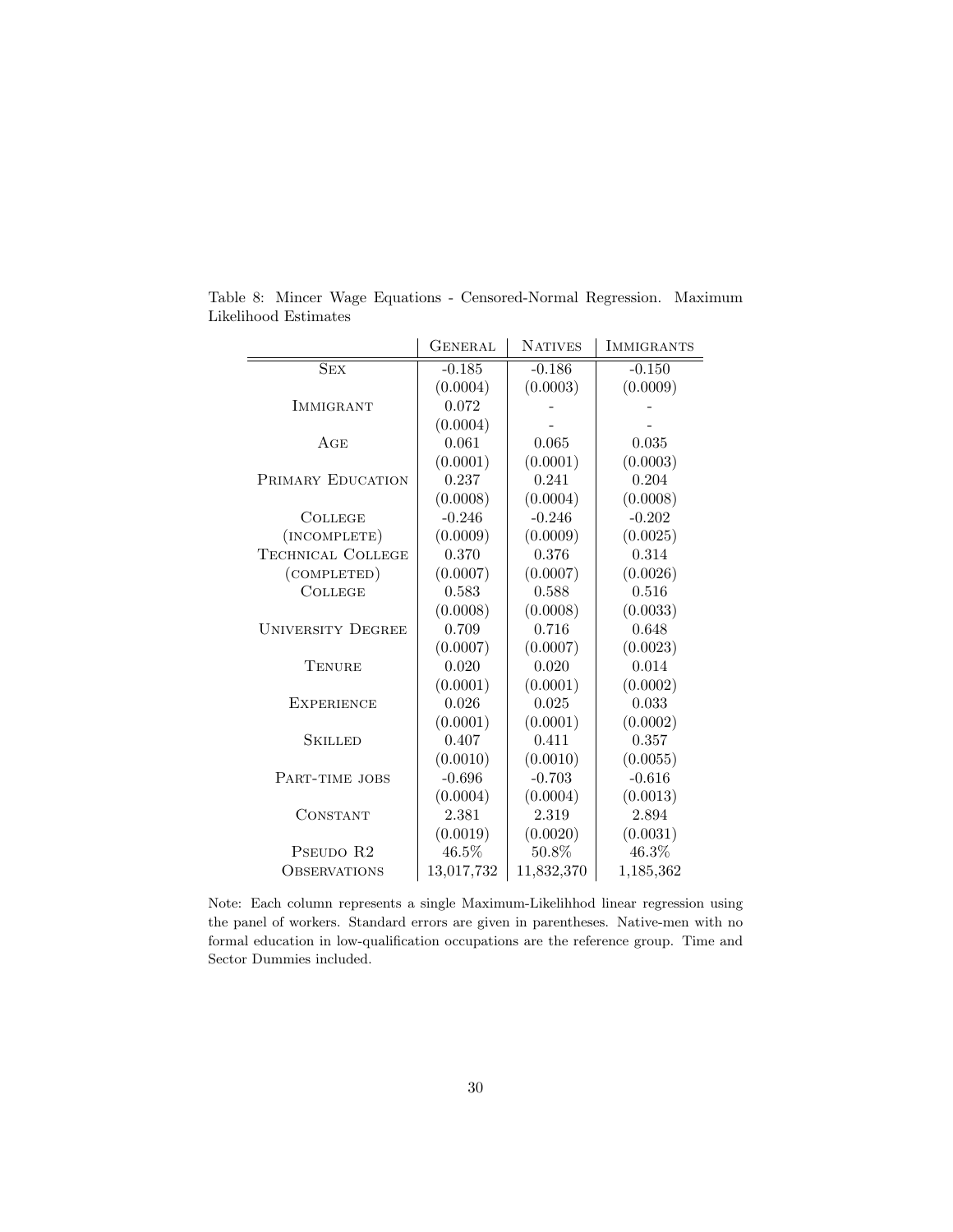Table 9: Oaxaca-Blinder Decomposition

| (A) OBSERVED    | (B) OBSERVED                 | (c) COUNTERFACTUAL            |
|-----------------|------------------------------|-------------------------------|
| NATIVES MEAN    | <b>IMMIGRANTS MEAN</b>       | <b>IMMIGRANTS MEAN</b>        |
| DAILY WAGE      | DAILY WAGE                   | DAILY WAGE                    |
| $109.0 \in$     | $94.7 \in$                   | $111.2 \in$                   |
| TOTAL W-GAP     | <b>EXPLAINED</b>             | <b>UNEXPLAINED</b>            |
| $((B)-(A))/(A)$ | $W\text{-}GAP=((B)-(C))/(A)$ | $W\text{-}GAP=((C)-(A))/(A))$ |
| $-13.1\%$       | $-15.1\%$                    | $2.0\%$                       |

input.

$$
\begin{array}{lll} L^Q&=&\left\{L^{mns}_{jt}+\gamma_wL^{wns}_{jt}+\gamma_iL^{mis}_{jt}+\gamma_uL^{mnu}_{jt}+\gamma_i\gamma_wL^{wis}_{jt}\right.\\ \\ & &+\gamma_w\gamma_uL^{wnu}_{jt}+\gamma_i\gamma_uL^{min}_{jt}+\gamma_w\gamma_i\gamma_uL^{wiu}_{jt}\left.\right\} \end{array}
$$

where  $L_{jt}^{mns}$  is the number of male, native and skilled workers,  $L_{jt}^{wns}$  is the number of female, native and skilled workers,  $L_{jt}^{mis}$  is the number of male, immigrant and skilled workers,  $L_{jt}^{mnu}$  is the number of male native and unskilled workers,  $L_{jt}^{wis}$  is the number of female, immigrants and skilled workers,  $L_{jt}^{wnu}$  is the number of female, native and unskilled workers,  $L_{jt}^{min}$  is the number of male, immigrant and unskilled workers, and  $L_{jt}^{wiu}$  is the number of female, immigrants and unskilled workers in firm  $j$  at time  $t$ .

The wage equation is given by:

$$
Ln(W_{jt}) = const. + \kappa Ln(L_{jt}^Q),
$$
\n(9)

where  $W_{jt}$  is the total wage bill paid by firm j at time t. In Table 10, I report the results from the estimations of the production function and wage equations using the total wages and salaries reported in the LIAB as paid by the establishment between 1996 and 2004. In column (1) I present parameter estimated from equation (8) by non-linear least squared, In column (2) I report parameter estimated from equation (9) by non-linear least squared, and in column (3) I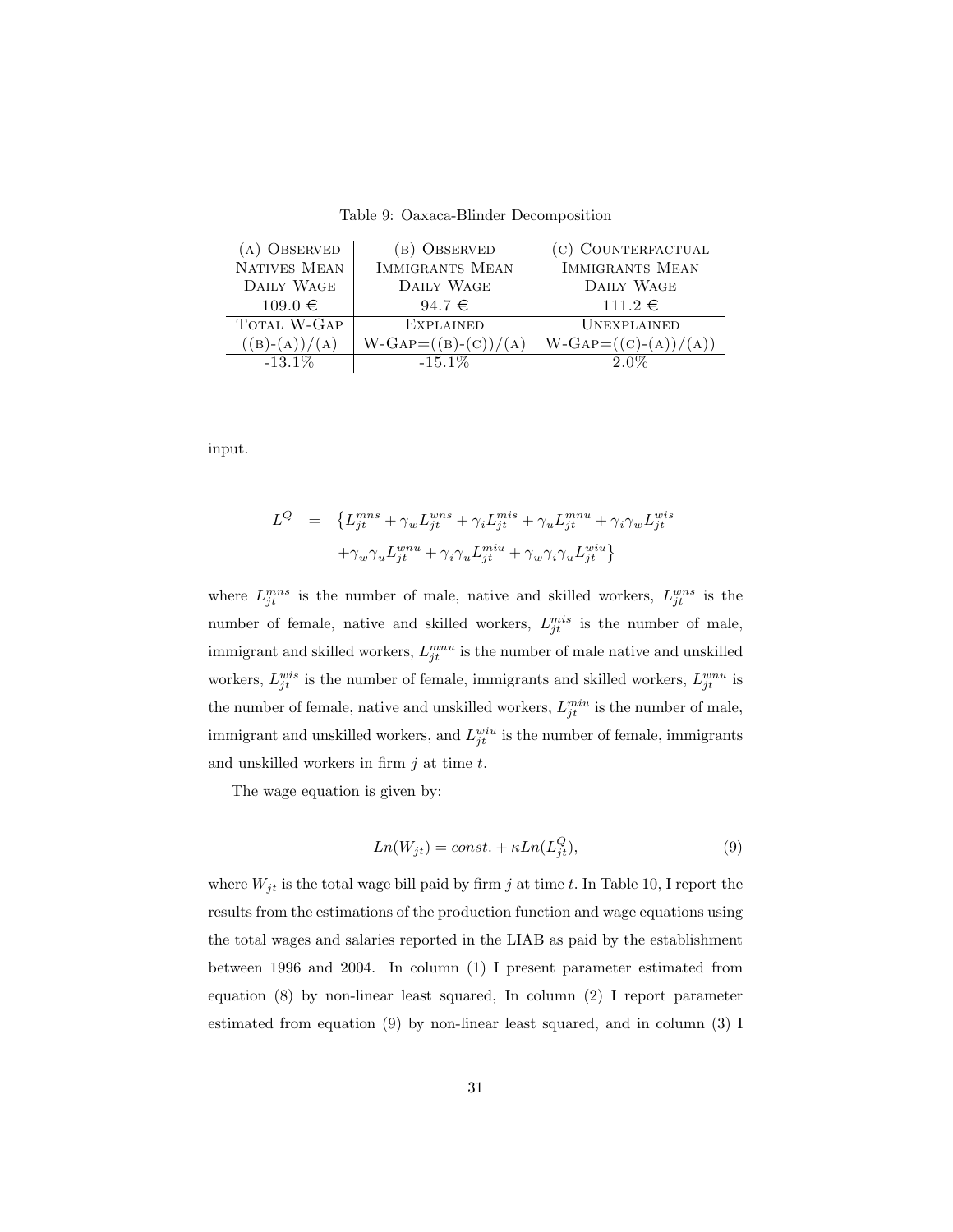|                   | (1)    | (2)     | (3)               |
|-------------------|--------|---------|-------------------|
|                   | Output | Wage    | $p-value (1)-(2)$ |
| <i>Immigrants</i> | 0.99   | 0.98    | 54.2%             |
|                   | (0.09) | (0.03)  |                   |
| Women             | 0.34   | 0.38    | 3.7%              |
|                   | (0.02) | (0.01)  |                   |
| Unskilled         | 0.33   | 0.47    | $0.0\%$           |
|                   | (0.01) | (0.01)  |                   |
| $\alpha_k$        | 0.16   |         |                   |
|                   | (0.01) |         |                   |
| $\alpha_l$        | 0.89   |         |                   |
|                   | (0.01) |         |                   |
| $\kappa$          |        | 1.05    |                   |
|                   |        | (0.002) |                   |
| constant          | 9.29   | 7.47    |                   |
|                   | (0.62) | (0.02)  |                   |
| $R^2$             | 0.82   | 0.92    |                   |
| Observations      | 12,259 | 17,224  |                   |

Table 10: Hellerstein et al Approach

Note: Columns (1) and (2) represent single non-linear regressions using the panel of firms. Male–Skilled-Natives are the reference group. Time Dummies are included in every specification. Standard errors are given in Parentheses.

report p-values from test of equality between parameter reported in column (1) and (2).

Looking first at the production function estimates in column (1), I find that the coefficient for immigrants indicates that foreign workers are somewhat equally productive than natives with an estimate of  $\gamma_i$  that is 0.99, not significantly different form one. I also find that productivity of women is surprisingly low and that workers in unskilled occupation produced two thirds less than workers in skilled occupations. Looking at the wage equation I find similar patterns in terms of immigrants and women. Workers in unskilled occupation receive salaries 53 percent lower than workers in skilled ones.

Column (3) of Table 10 reports the p-values of tests of the equality of the coefficients from the production function (column (1)) and the wage equation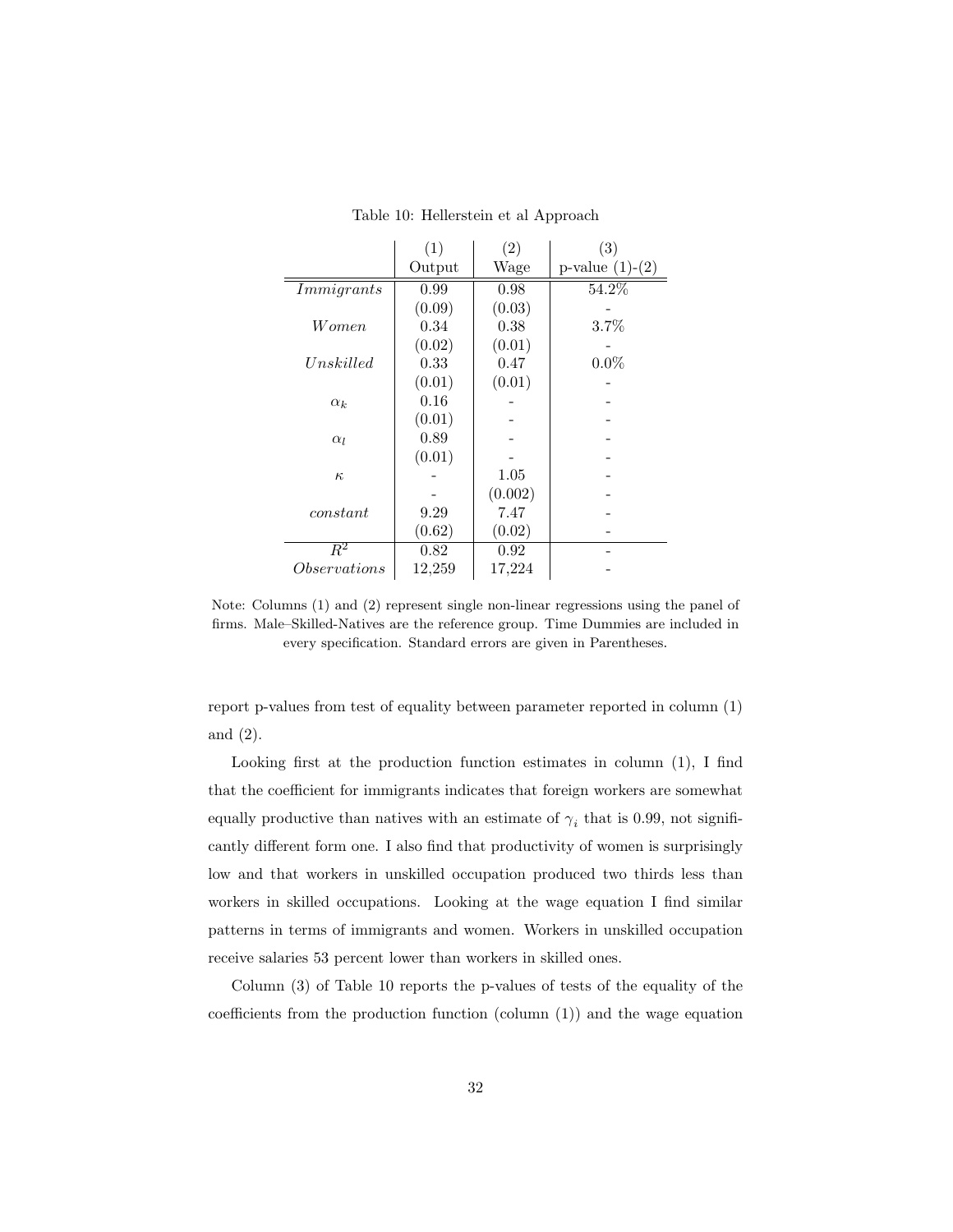(column (2)). The results for immigrants are not conclusive, productivity gap and the wage gap are not significantly different from zero. The results for women show that the productivity gap between men and women exceeds the wage gap. The wedge between relative wages and relative productivity is -0.04 (0.34 - 0.038), and the p-value of the test of the equality of relative wages and relative productivity for women is 3.7 percent. This approach would conclude that men are being discriminated.

## References

- [1] Abowd, J., and Kramarz F. & Margolis D. "High wages workers and high wages firms" Econometrica, vol. 67, No 2 (march 1999), pp: 251-333
- [2] Abowd, J., and Kramarz F. 1999. "The Analysis of Labor Markets Using Matched Employer-Employee Data". Orley C. Ashenfelter and David Card, eds., Handbook of Labor Economics, Vol. 3B (Amsterdam: Elsevier Science Publishers), pp. 2629-710.
- [3] Aeberhardt R. & Pouget J. "National Origin Wage Differentials in France" Working paper, March 2006.
- [4] Alda H., Bender S. & Gartner H. "The linked employer-employee dataset of the IAB (LIAB)", IAB Discussion Paper No. 6/2005, 2005.
- [5] Altonji J. and Blank R. "Race and Gender in the Labor Market" in Orley Ashenfelter and David Card, eds., Handbook of Labor Economics. Vol. 3, Amsterdam: North Holland, 1999.
- [6] Arellano, M. and S.R. Bond (1991), "Some tests of specification for panel data: Monte Carlo evidence and an application to employment equations", Review of Economic Studies, 58, 277–297.
- [7] Arellano, M. and S. Bonhomme (2008) "Identifying Distributional characteristics in Random Coefficient Panel Data Models" Working Paper.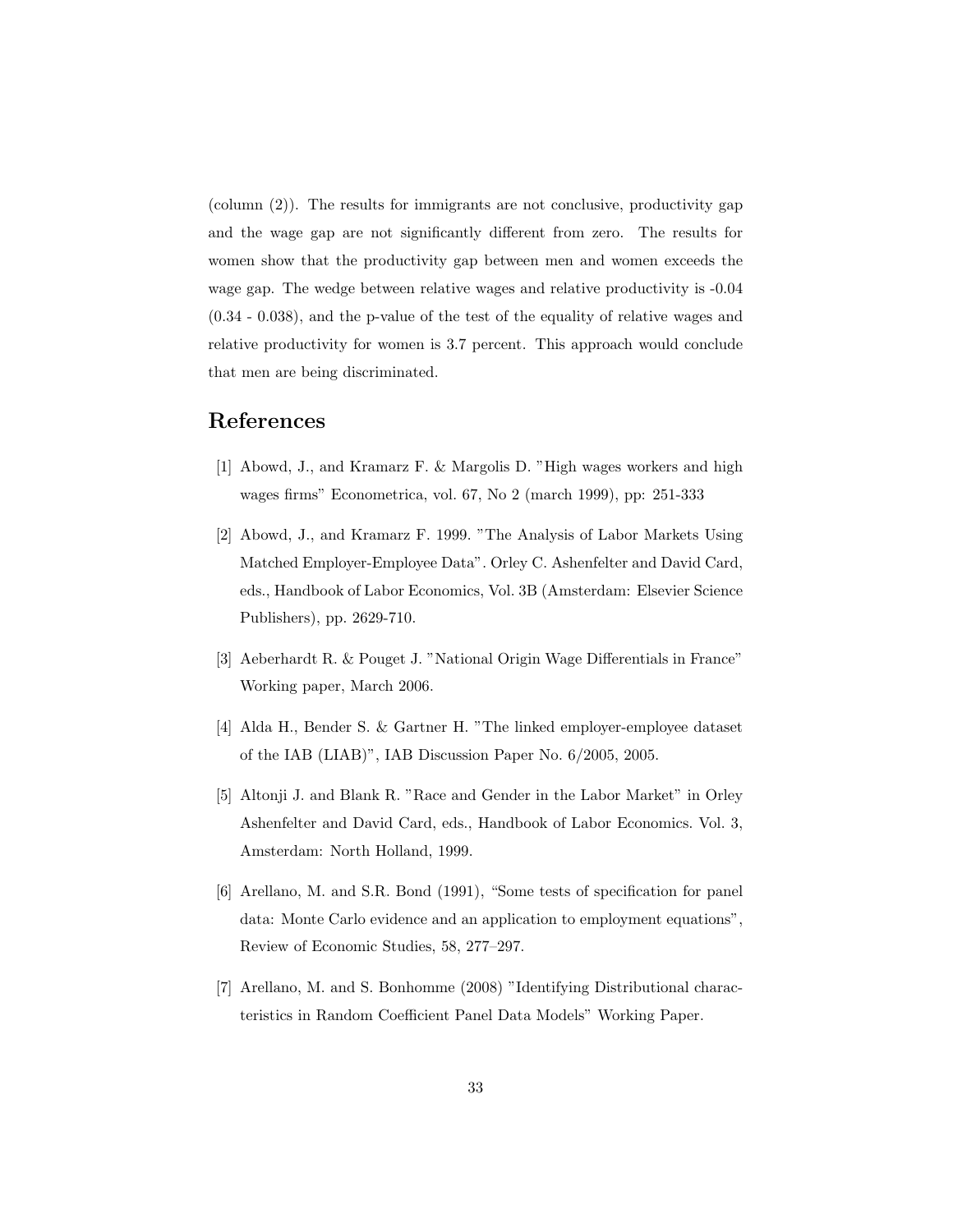- [8] Arellano, M., and O. Bover (1995), "Another Look at the Instrumental-Variable Estimation of Error-Components Models," Journal of Econometrics, 68, 29–52.
- [9] Arrow, K. (1973), "The theory of discrimination", in: O.A. Ashenfelter and A. Rees, eds., Discrimination in labor markets (Princeton University Press, Princeton, NJ) pp. 3-33.
- [10] Aydemir, A. and M. Skuterud (2008). "The immigrant wage differential within and across establishments". Industrial and Labor Relations Review 61(3), 334-352.
- [11] Aigner, DJ. and G. Cain (1977), "Statistical theories of discrimination in labor markets", Industrial and Labor Relations Review, 30: 175-187.
- [12] Bartolucci, C (2009) "Gender Wage Gaps Reconsidered: A Structural Approach using Matched Employer-Employee Data" Working Paper
- [13] Becket, G. (1971) The economics of discrimination, 2nd edition (The University of Chicago Press, Chicago).
- [14] Bratsberg, B. and J. Ragan (2002), "The Impact of Host-Country Schooling on Earnings" Journal of Human Resources, 37(1), 63-105.
- [15] Borjas, G. (1999) "The Economic Analysis of Immigration" O. Aschenfelter & D. Card (ed.), "Handbook of Labor Economics", Elsevier edition 1, Volumen 3, Number 3.
- [16] Carnevale, A., R. Fry and B. Lowell (2001), "Understanding, Speaking, Reading, Writing, and Earnings in the Immigrant Labor Market" American Economic Review, 91(2), 159-64.
- [17] Chiswick, B. and W. Miller (1995), "The Endogeneity Between Language and Earnings: International Analyses" Journal of Labor Economics, 13(2), 246-87.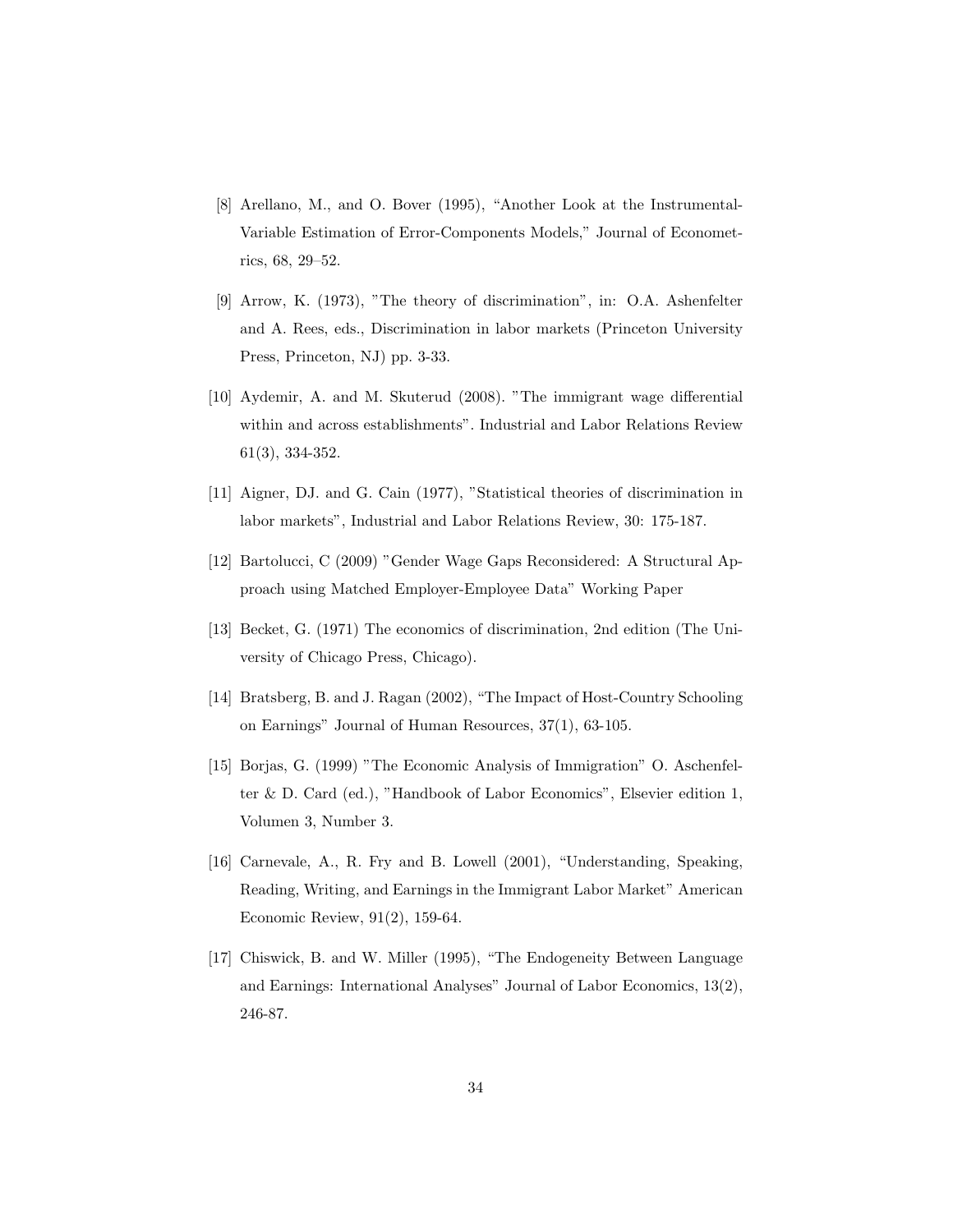- [18] Coate, S. and G. Loury (1993), "Antidiscrimination enlbrcement and the problem of patronization". American Economic Review 83(2): 92 98.
- [19] Dustmann, C. and A. van Soest (2002), "Language and the Earnings of Immigrants" Industrial and Labor Relations Review, 55(3): 473-92.
- [20] Ferber, M. and c. Green (1982) "Traditional or Reverse sex discrimination? A Case Study of a large public university" Industrial and Labor Relations Review, 35(4), 550-564.
- [21] Friedberg, R. (2000), "You Can't Take It With You? Immigrant Assimilation and the Portability of Human Capital," Journal of Labor Economics, 18(2), 221-51.
- [22] Heckman J. "Detecting discrimination" Journal of Economic Perspectives, 12(2), 1998, pp 101-116.
- [23] Hellerstein J. & Neumark D. "Ethnicity, Language, and Workplace Segregation: Evidence from a New Matched Employer-Employee Data Set", Annales d'Economie et Statistique, 2003, no. 71-72, pp. 19-78.
- [24] Hellerstein J., Neumark D. & Troske K."Wages, Productivity, and Worker Characteristics: Evidence from Plant-Level Production Function and Wage Equations" Journal of Labor Economics, 17(3), June 1999, pp. 409-446.
- [25] Hellerstein J. & Neumark D. "Sex, Wages, and Productivity: An Empirical Analysis of Israeli Firm-Level Data," International Economic Review, 40(1), February 1999, pp. 95-123.
- [26] Hellerstein J. & Neumark D."Using Matched Employer-Employee Data to Study Labor Market Discrimination" IZA Discussion Paper No. 1555, April 2005.
- [27] Lundberg, S. (1991), "The enforcement of equal opportunity laws under imperfect information: affirmative action and alternatives", Quarterly Journal of Economics 106 (1): 309-326.